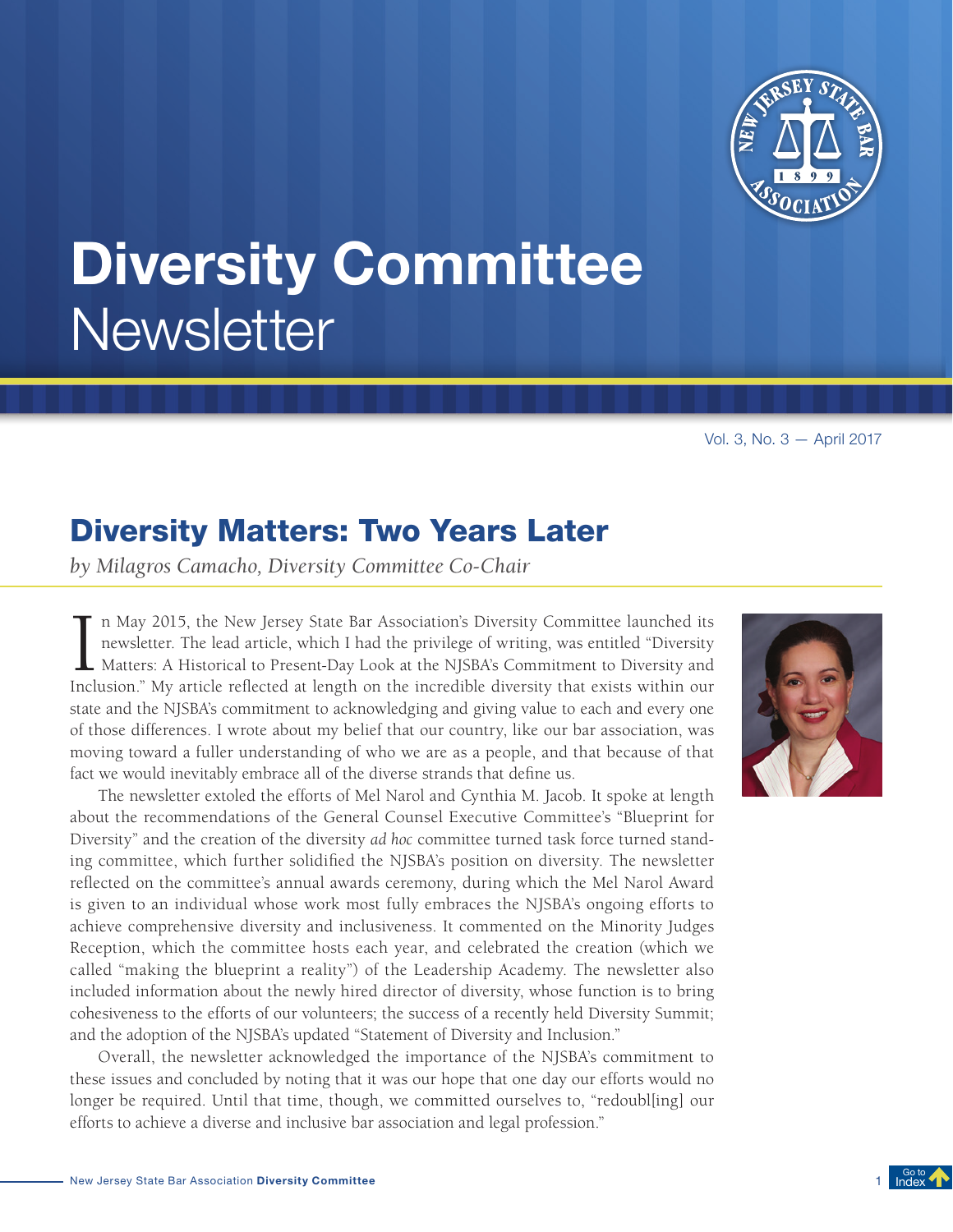Since last year's Annual Meeting, we held our first off-site retreat. The retreat, a day-long meeting filled with workshops, brainstorming and other activities, was held last June, and was attended by most of the Diversity Committee members. It allowed us the opportunity to comprehensively focus on the year ahead without interruptions. We have continued that planning throughout this year, holding and participating in several events, including our Distinguished Speaker Series featuring John Marshall Jr., Justice Thurgood Marshall's youngest son, and attending a play that commemorated the incredible life and accomplishments of Harriet Tubman. Also, as in past years, we began laying the groundwork for the selection of a new recipient for the Mel Narol Award during our Diversity Luncheon at the Annual Meeting. We will also hold a Diversity Summit on June 14, and, as importantly, we will continue with our high school outreach programs where we interact with students on a personal level.

The NJSBA Board of Trustees confirmed their commitment to our recommendations by formally reviewing their own individual progress as set forth within the Diversity Action Plan. Thereafter, we began formulating individual diversity action plans with some of the other NJSBA sections and committees. Clearly, we are moving forward, sometimes in what may seem to be an overly deliberative manner, but certainly in a way that will ensure our success in reaching our stated goals of cementing diversity and inclusiveness into our operating structure.

Regrettably, I believe, the current churning within our country compels me to repeat the opening sentence in the article I wrote for our first newsletter, and then comment on it. It reads as follows (quoting at length):

"In recognition of the fact that New Jersey is one of the most diverse states in the country, the New Jersey State Bar Association (NJSBA) has accepted the proposition that only by embracing diversity and working diligently toward creating an environment of universal inclusion can our association become the type of fellowship that truly reflects the needs of the greater community we represent and the ideals upon which the NJSBA was created."

The relevance of those words to current events is clear: One cannot be a member of a Diversity Committee or, for that matter, a state bar association that is as committed to the concept of inclusiveness as we are, and not have a visceral reaction to the seismic changes that are occurring each day within our society. Things are different. There is a pulse in today's environment that makes it impossible, with any degree of certainty, to understand what will happen from moment to moment, let alone where we will be, as a nation, by next year.

In full recognition of the fact that our board, our sections, our committees, our bench, our law enforcement agencies, our businesses, our public interest organizations and our private firms are among the most diverse in the nation, it is clear that the people of New Jersey, along with our profession, have internalized the need for universal inclusion. If it were otherwise it would be palpably apparent to even the most casual observer. Today's environment, and the obvious conflict it presents with what I wrote a year ago, takes on a new significance in an America that appears to be rapidly moving backwards like a speeding bullet.

- an America that some would say, and many are saying, does not welcome, and perhaps will not even tolerate, the arguments on behalf of universal inclusion or certain other rights
- an America where many blindly accept slander and blathering as if it were gospel
- an America that has forgotten the often-quoted words of the "Mother of Exiles," it's most poignant and universal symbol of hope, "Give me your tired, your poor, your huddled masses yearning to breathe free, the wretched refuse of your teeming shore. Send these, the homeless, tempest-tossed to me, I lift my lamp beside the golden door!"
- an America that questions the rule of law and the judges who sit in protection of it, a free press, civil liberties and equality
- an America that challenges the belief that we should continue to be a beacon of freedom and hope for countless people striving to do what all of our forefathers did when they first came to America—raise their families in peace and prosper through hard work and sacrifice

In the light of everything that is going on, one cannot help but wonder if what the Diversity Committee and the NJSBA are in the process of doing will prove of value to our society, or will our beliefs and commitment eventually end up being overwhelmed by the tide of current events and history.

Although anything now seems possible, I believe that a force has been unleashed that will keep us committed to our ideals. The basis for this belief can be seen both within our own profession and the country at large countless attorneys racing to airports to protect the rights of individuals who have flown into our country in the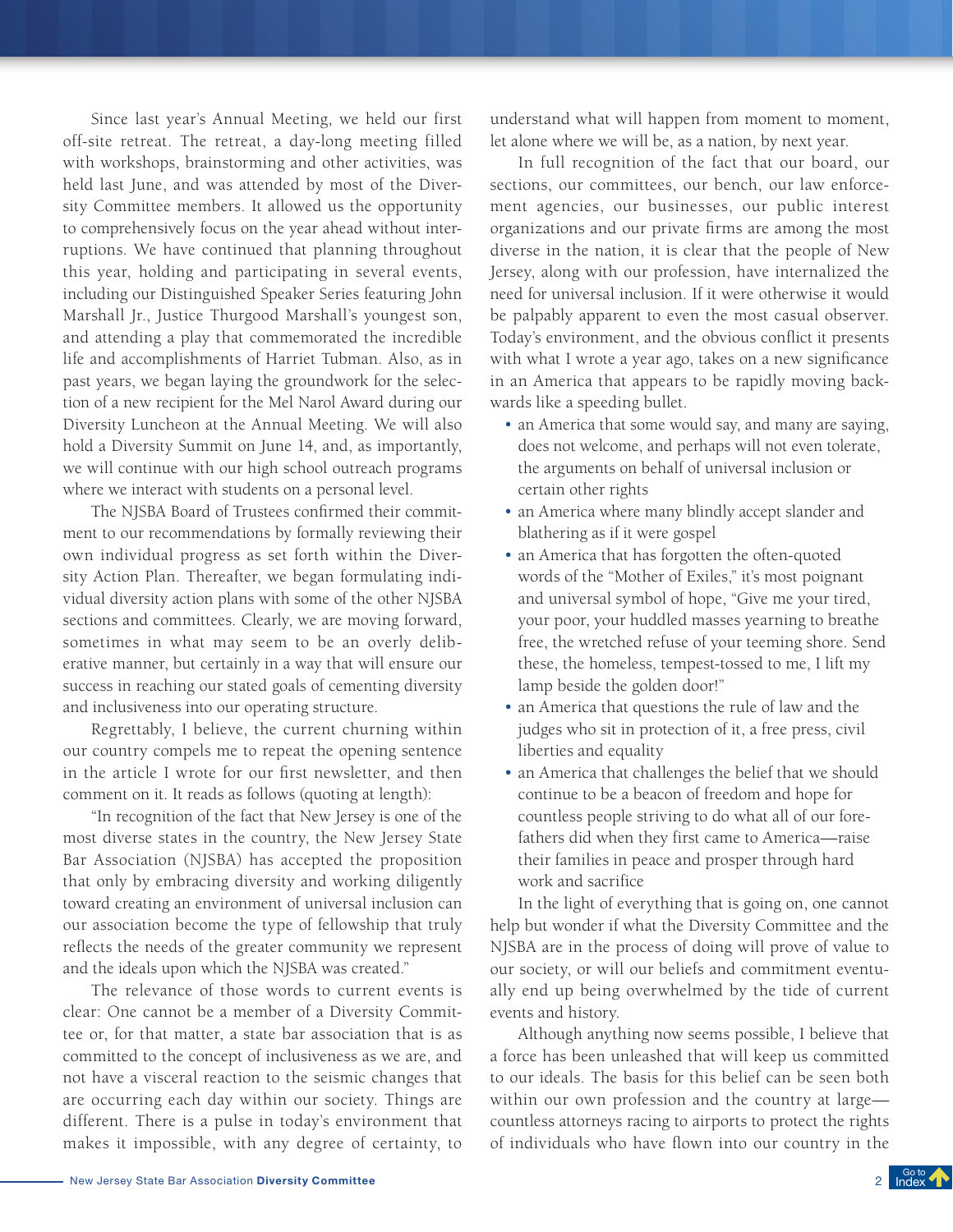face of an ill-conceived and poorly executed entry ban, attorneys throughout the country appearing in courts to challenge the underlying executive order itself, courts issuing injunctions in favor of those filings and, most of all, daily challenges to our elected officials by thousands of outraged individuals following in lockstep with a Women's March on Washington and all the worldwide companion marches that occurred either simultaneously with that march or shortly thereafter. Millions of Americans expending their precious time and energy in pursuit of the greater good.

Previously, I left you with a hope that the Diversity Committee would no longer be necessary one day. This year, I leave you with a challenge—to re-energize and make a commitment of your time, your voice and your action to ensure that our Diversity Committee, our state bar association and our America continue to be what they were meant to be; rising up when some try to pull us down; and working to fulfill the promise of our creators so that we are truly capable of extending hope, freedom, equality and inclusion to all.

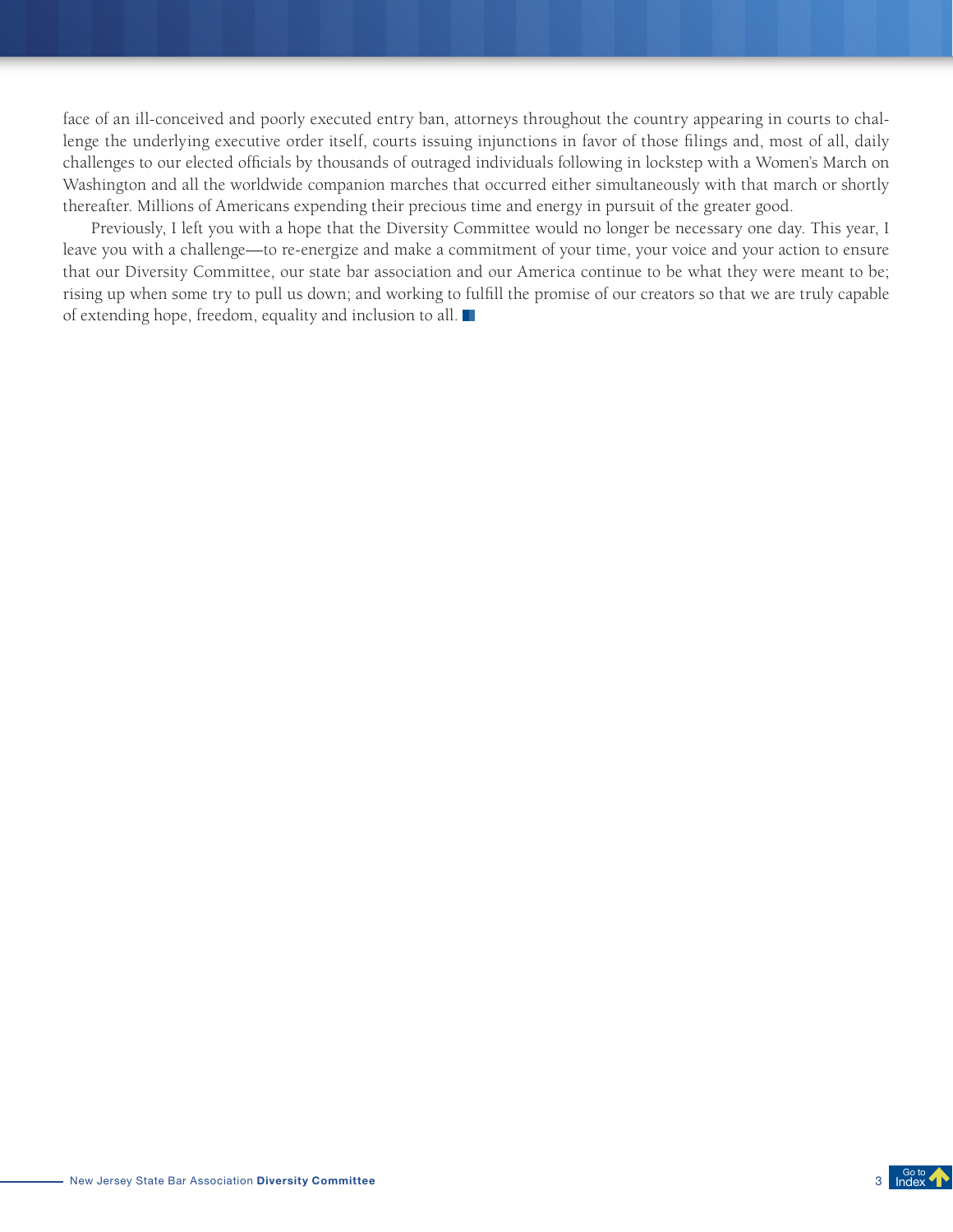# <span id="page-3-0"></span>Inside this issue

| <b>Diversity Matters: Two Years Later</b><br>by Milagros Camacho, Diversity Committee Co-Chair                                                                                      | 1              |
|-------------------------------------------------------------------------------------------------------------------------------------------------------------------------------------|----------------|
| An Interview with Miles S. Winder III,<br><b>2017 Mel Narol Award Recipient</b>                                                                                                     | 5              |
| <b>Women's Marches Occur Worldwide, but New Jersey is</b><br><b>No Closer to Equal Pay Between Genders</b><br>by Mana Ameri                                                         | $\overline{7}$ |
| <b>New Jersey's Adoption of the Uniform Bar Exam</b><br>by Sade C. Calin                                                                                                            | 11             |
| <b>HBA-NJ: Stepping Up When Things are Down</b><br>by Milagros Camacho                                                                                                              | 13             |
| <b>Observations from Both Sides of the Glass Ceiling</b><br>by Robyn B. Gigl                                                                                                        | 16             |
| <b>A Perspective on Diversity</b><br>by Ayesha Hamilton                                                                                                                             | 18             |
| Reflections on Hillbilly Elegy: A Memoir of a Family and<br><b>Culture in Crisis, by J.D. Vance, Through the Lens of the Law</b><br>and Diversity<br>Reviewed by Norberto A. Garcia | 20             |
| <b>Bringing the Fight Home:</b><br><b>Environmental Justice Remains a Local Imperative</b><br>by Jacob J. Franchino and Shawn M. LaTourette                                         | 23             |
| Commentary<br><b>Bail Reform and the Immigration Dilemma:</b><br><b>The First Unknown Hurdle</b><br>by Michael Noriega                                                              | 27             |
| <b>Did You Really Say That?</b><br><b>Ethics Violations for Discrimination Under ABA Model Rule 8.4(g)</b><br>by Kenneth E. Sharperson                                              | 30             |

*The opinions of the various authors contained within this issue should not be viewed as those of the New Jersey Diversity Committee or the New Jersey State Bar Association.*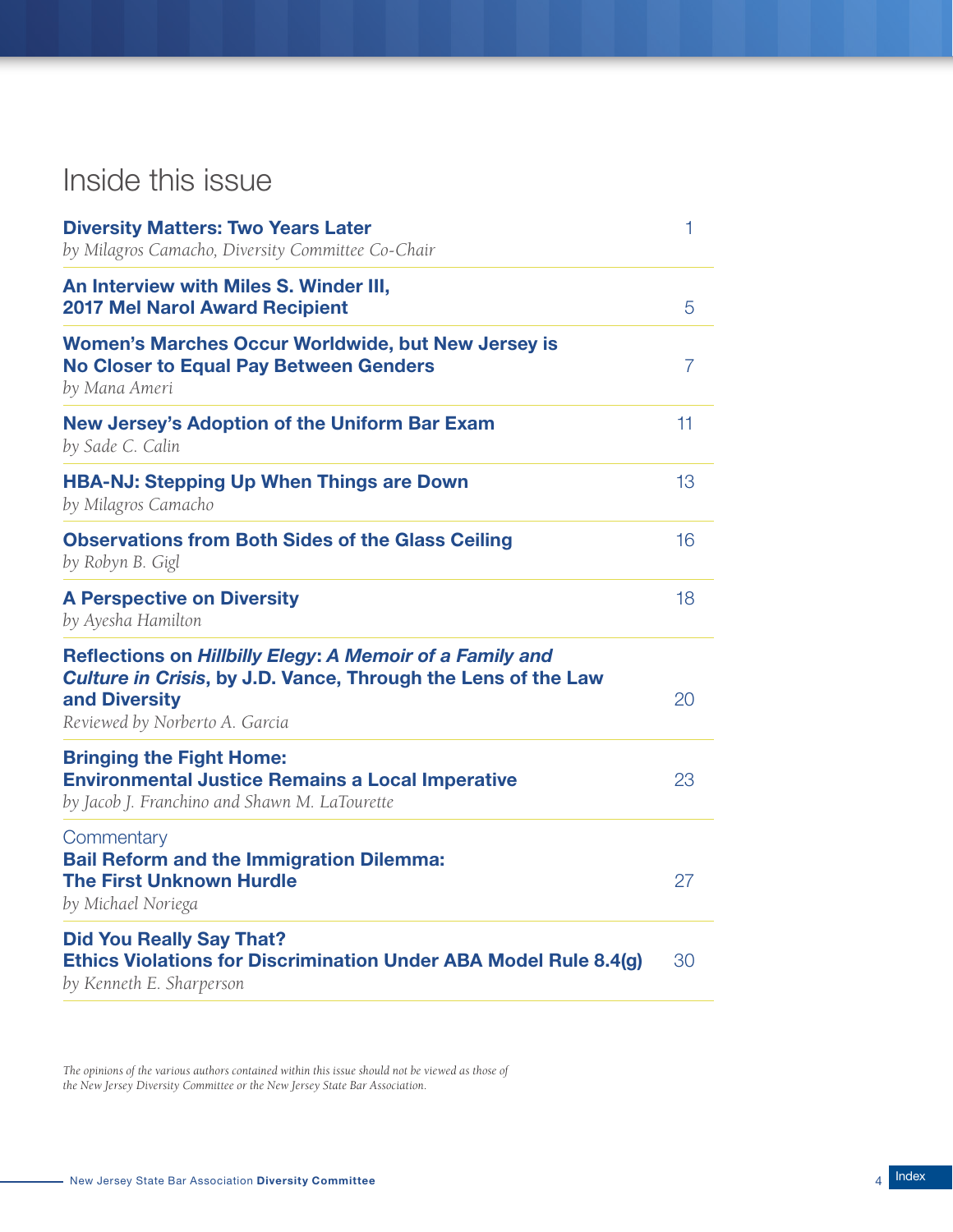# <span id="page-4-0"></span>An Interview with Miles S. Winder III, 2017 Mel Narol Award Recipient

Miles Winder III is a solo practitioner in Bernardsville, and a former New Jersey State Bar Association (NJSBA) trustee and president. He will be honored with the Mel Narol Excellence in Diversity Award at the NJSBA's Annual Meeting in Atlantic City in May.



### *When did you join the NJSBA, and why?*

I probably joined the NJSBA even before I passed the bar in New Jersey in November of 1972.

### *What is your greatest accomplishment as an attorney?*

I participated in something called the Death Penalty Study Commission, to which I was appointed by Wayne Positan. The commission met over a period of two years, and we came to the correct conclusion that the death penalty had no place in New Jersey law. We made that decision, and we presented our findings to the governor and the Legislature. Low and behold, the Legislature produced a bill that repealed the death penalty, bringing us to the forefront. I think there were five other states that had done that before us. You know, most of the things we do in New Jersey are at the forefront of the law. We've got one of the best judiciaries in the country.

### *What prompted you to make increasing diversity and inclusion one of your goals as NJSBA president?*

The primary showcase goal of my presidency was to make sure that we got the Leadership Academy started, and having it thrive as much as possible. I got the Board of Trustees to agree to make a five-year experiment with the Leadership Academy. We're in year two. The purpose of the Leadership Academy is to provide an opportunity for diverse candidates to become leaders not only in the state bar, but also in their own communities. And that's really what we're trying to do. We're trying to make sure we pay forward all the good fortune we have. And that's really the underlying basis for the Leadership Academy.

The years 1965, 66, 67 and 68 were very fraught years for civil rights. We had the brand new federal law, but we also had the riots in Newark, Plainfield and Asbury Park that left lasting marks on the consciousness of people. I grew up in Monmouth County, in a small town that is two-and-a-half miles north of Asbury Park. In 1967, I was a junior in college and I was struck by what was happening essentially in my hometown.

So I have to say that it seems like it came together as something of a natural fit for me. It seemed like it was important to me to make sure that this association, for which I have a huge regard, is going to be as diverse as it can be, and will continue to make great strides in diversity and inclusion because we want to. It's the right thing to do.

#### *Why is involvement in the NJSBA important?*

Well as far as I'm concerned there are three reasons to join the state bar. One is networking. You'll network with some of the best and brightest legal minds—both lawyers and judges—that are probably in existence in the U.S. There is a social aspect; there are really nice people who are part of the bar association. Then there is learning. Over the 11 years that I have been on the Board of Trustees of the state bar, I haven't gone to one meeting where I haven't learned something about the practice of law, and that's a lot of learning over a period of time. I think that's true of sections. I know that every time I go to a section meeting I'm learning something. I've enjoyed it. And I'll continue to enjoy it for a long time to come.

### *How do you describe the current status of diversity and inclusion in the NJSBA and legal profession as a whole?*

We have progressed a tremendous amount. We have done a lot. But it's a process… and it will continue. I think that it's grown some very strong roots. We have our first diversity officer, and I honestly believe that as a direct result of all the efforts of Ralph, Paris, Tom and me, this association will continue to fight for diversity and inclusion. I haven't said that we reached the final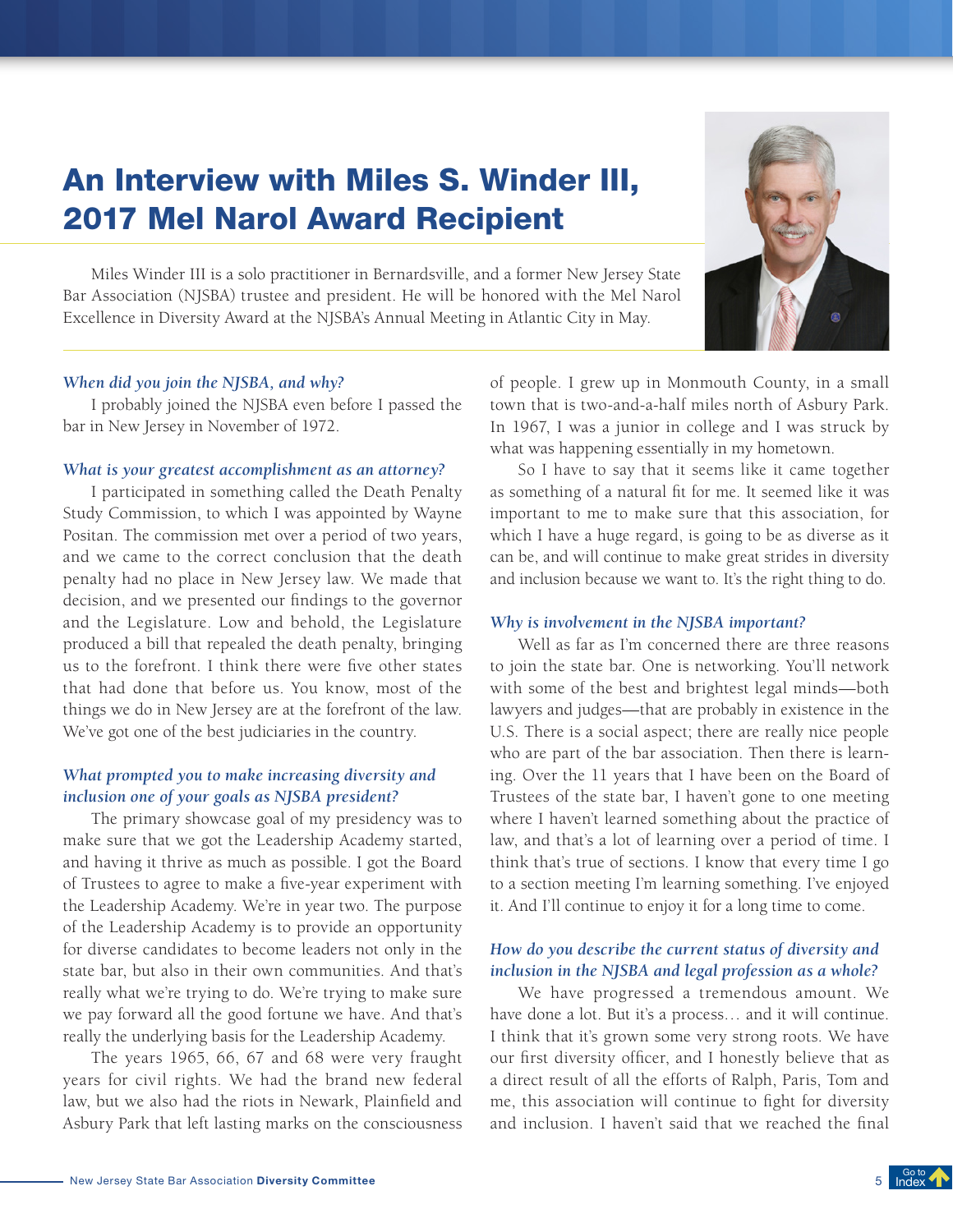goal yet. We haven't yet. We have to continue to work to do that. [In fact,] the Board of Trustees adopted an appraisal of diverse activities that each of the trustees is to complete on an annual basis.

### *Since you joined the NJSBA in 1972, what changes have you seen?*

The greatest change was the advent of women as members of the state bar and in the bar of New Jersey. In my law school class I think we had 14 women out of a class of 170. And I think there are about 50 percent now, more or less. That does not mean that we have come to a conclusion on making sure that we have equal rights for women, because I know that there still is a glass ceiling in many places. The glass ceiling needs to be shattered so that women can become the CEO or the president of the United States or anything else they want to be. But I think that is one of the major differences that I can see. Both the bar association and the bar at large have many more women as part of their constituency.

### *What direction would you like to see the NJSBA go in the future?*

I have had a lot of good fortune as a result of being a lawyer in New Jersey. I realize that I need to pay that good fortune forward, and I believe the association has the same responsibility.

We need to make sure our sections and committees are more diverse and inclusive than they are currently. And I know that Bob Hille has planned to make sure that occurs. I honestly believe that the ICLE program needs to be more diverse than it actually is presently. We need to have diversity and inclusion there too. There has to be a way that we don't have separate JPACs for the different bars. There's got to be a way to include those all under one roof. I'm not sure how, but I see that as being something we should accomplish in the future.

I think we're going to see a group of people who are well educated on how the bar association works and how life works coming out of the Leadership Academy. I'm virtually ready right now to hand over the reins of power to them. I think they're bright and have great ideas, and look forward to seeing them prosper and do well.

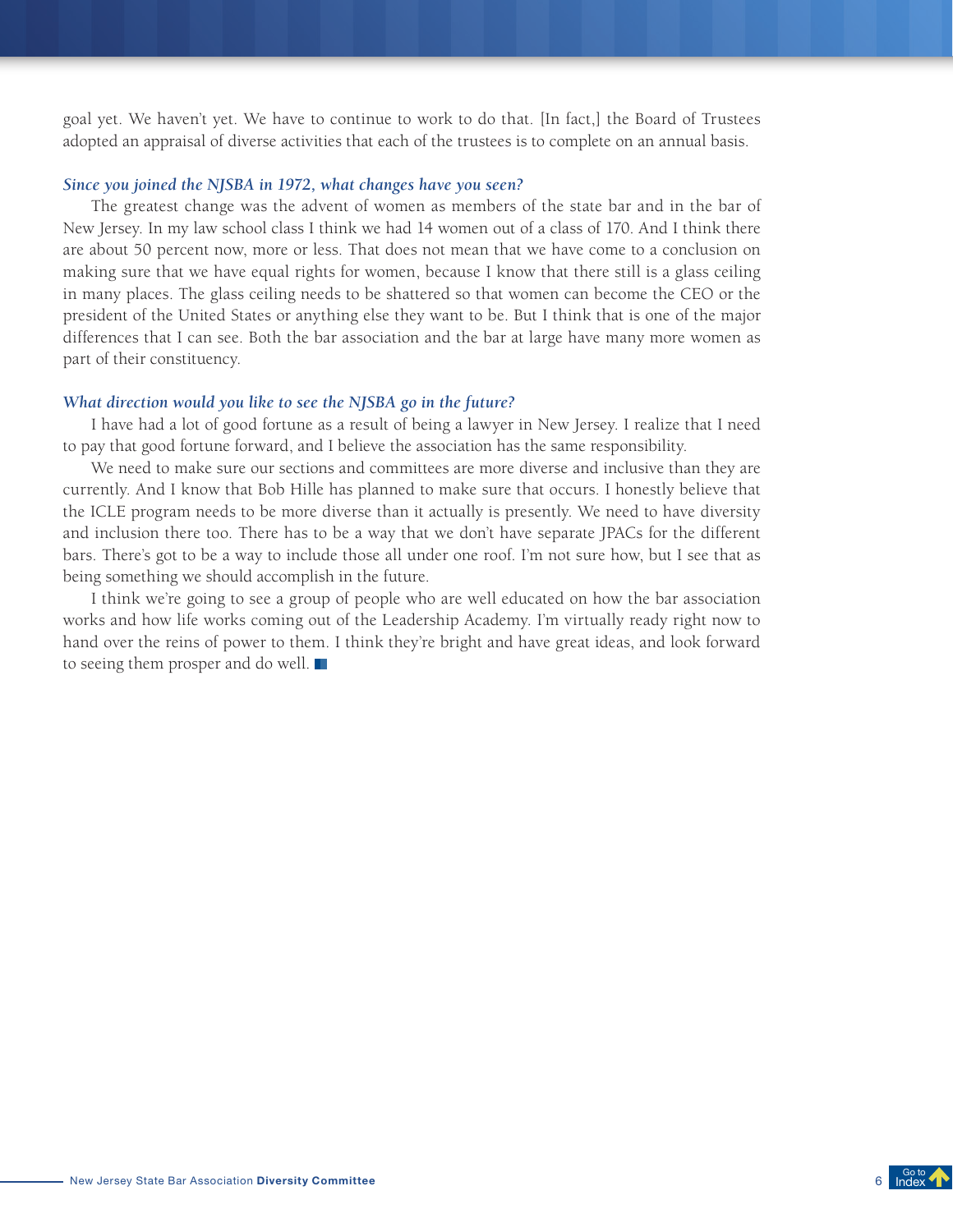# <span id="page-6-0"></span>Women's Marches Occur Worldwide, but New Jersey is No Closer to Equal Pay Between Genders

*by Mana Ameri*

 $\bigcap_{\text{new over five million participants worldwide, and about one million participants in Washington DC alone}^1$  The march was the largest singledrew over five million participants worldwide, and about one million participants in Washington, D.C. alone.<sup>1</sup> The march was the largest singleday demonstration in U.S. history.<sup>2</sup> Participants came out to advocate legislation and policies regarding human rights, including women's rights. Although women's rights have made great strides, women still face discrimination and institutional barriers to equal treatment.

### Gender Wage Gap

In 2016, a woman working full time year round in the United States made, on average, 80 cents for every dollar earned by a man, a gender wage gap of 20 percent.<sup>3</sup> In the same year, New Jersey had a gender wage gap of 18 percent, a slight improvement on the nationwide average.<sup>4</sup> For women of color, these disparities are even greater.<sup>5</sup> Applying the rate of change in the gender wage gap seen in the United States since 2001, women will not reach pay equity with men until 2152.<sup>6</sup>

The gender wage gap is not only a matter of fairness. It impacts families (including men) nationwide, as mothers and wives increasingly become the primary or sole breadwinners. Currently, women fill this role in nearly 40 percent of families.7 Lost wages also means families have less money to spend on basic goods and services, directly impacting the economy.

The gender wage gap itself is more complicated than a single number or percentage. Gender wage gap statistics represent an average of what all women earn, working full time and year round, compared to an average of what all men earn, working full time and year round.<sup>8</sup> However, the gap does not reflect a comparison of men and women doing identical work. Multiple factors drive the gender wage gap, including differences in occupation, education, seniority, work hours, experience, race and region.<sup>9</sup> Critics often argue these factors are the sole factors causing the gender wage gap and, after controlling for them, the wage gap is inconsequential. However, research shows that

only 62 percent of the gender wage gap can be attributed to those factors. The remaining 38 percent of the gender wage gap is due to "unexplained reasons."10

Researchers attribute a portion of this unexplained percentage of the gender wage gap to discrimination and bias.11 Unfortunately, it is difficult to precisely measure the extent to which discrimination and bias contribute to the wage gap. There is little transparency with respect to pay practices, and employees often have scant access to pay information. Further, some employers either formally prohibit or discourage the discussing of compensation. Although researchers struggle to precisely quantify the impact discrimination and bias have on the gender wage gap, most agree they undoubtedly have an effect.12 A number of studies and statistics support this conclusion.

For example, each year thousands of cases are brought before the federal Equal Opportunity Employment Commission (EEOC) alleging gender discrimination. In 2016, 18 percent of these complaints were decided or settled in favor of the person who filed the charge; and this figure says nothing of the instances where these disputes are resolved or otherwise go unreported.<sup>13</sup> A recent study has shown that, one year out of college, women earned roughly 93 percent of what their male counterparts earned after controlling for hours, occupation, college major, industry and other factors.<sup>14</sup> Further, studies have shown that among identical résumés, where only the name differs, perceived gender affects whether the candidate is hired, the starting salary offered, and the employer's overall assessment of the candidate's quality.15

### Federal and State Equal Pay Legislation

Although discrimination is just one contributor to the gender wage gap, this does not diminish the need to address it. Currently, the legal recourse to eliminate and deter discrimination is the principal of equal pay for equal work. This principle has been established by federal laws, such as the Equal Pay Act of 196316 and Title VII of the Civil Rights Act of 1964.17 These laws require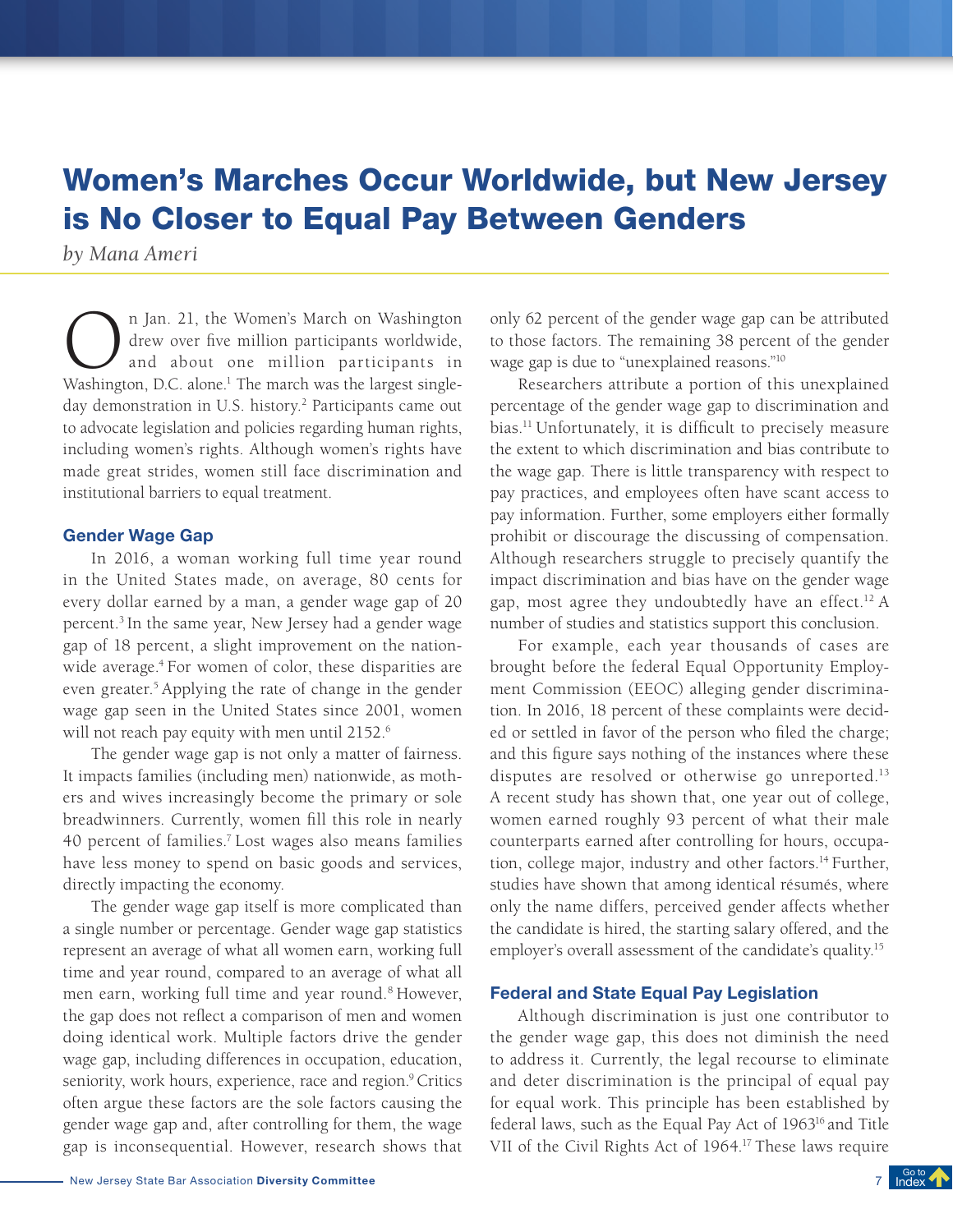employers to pay employees equally for performing work that requires equal skill, effort, and responsibility, and is performed under similar working condition. Exceptions to equal pay for equal work under the Equal Pay Act exist where payment is made pursuant to a seniority system, a merit system, a system that measures earnings by quantity or quality of production, or a differential based on any factor other than sex.18

While these federal laws have helped to erode discrimination, their full impact has not been realized given the way courts have interpreted the scope of these laws. For instance, courts have narrowed the Equal Pay Act's reach over time, applying a strict interpretation to what constitutes equal work.<sup>19</sup> At the same time, courts have broadly interpreted the defenses under the Equal Pay Act, such as the "any factor other than sex" defense.<sup>20</sup> Additionally, the Equal Pay Act does not specifically mention other issues, such as pay transparency and pay secrecy rules, even though such rules can shield discrimination and depress wages.

Momentum to pass more aggressive legislation has recently stalled in Congress. This has left the states with the responsibility of addressing gender discrimination in the workplace. While many states, like New Jersey, already maintain equal pay laws, most of them mirror federal law and, thus, contain the same shortcomings, such as a narrow interpretation of "equal work," broad application of the defenses, insufficient deterrence, and no requirement for pay transparency. States such as California, Maryland, New York, and Massachusetts have recently passed equal pay amendments expanding the protections afforded under their current laws.<sup>21</sup> These states currently have some the most progressive equal pay laws.22 Some of the amendments aim to strengthen current equal pay standards, create pay transparency rules, expand equal pay protections beyond sex, and create a stronger deterrent for discrimination.

### New Jersey's Proposed Equal Pay Legislation

In early 2016, New Jersey introduced S-992, which proposed to expand the protections against employment discrimination afforded under the current New Jersey Law Against Discrimination and federal law.<sup>23</sup> Employers would be permitted to pay workers of different sexes doing similar jobs in an unequal manner only if they could demonstrate the unequal treatment was justified based on factors such as training, education, experience or job performance.<sup>24</sup>

The key amendments in the bill include: 1) a lower standard from "equal work" to "substantially similar work"; 2) a "restarting" of the statute of limitations each time wages are paid to the employee, but without any limitation of the amount of back pay an employee could recover; 3) a prohibition against employers taking reprisal against an employee for disclosing information about the job position and themselves; 3) the availability of treble damages awards; 4) a continual reporting requirement of employee demographics and compensation information for employers who are government contractors; and 5) a prohibition against requiring employees or prospective employees to consent to a shortened statute of limitation or to wave any of the protections provided by law.25 Most of these amendments were modeled after those passed in California.

The bill passed by decisive margins in both the New Jersey Senate and Assembly. Governor Chris Christie then issued a conditional veto of the bill,<sup>26</sup> citing objections to each amendment proposed in S-992. Most of the objections were based on the fact that the amendments were an expansion of federal law or court precedent, which was the actual purpose of the amendments.<sup>27</sup> The purpose of lowering the stringent "equal work" legal standard to "substantially similar work" was to alleviate the known difficulties employees face in bringing suits in federal court under the current laws.<sup>28</sup> Christie called this "nonsensical," noting it would make "New Jersey business unfriendly," and further stating he did not want the state to be a "liberal outlier."29 Making treble damages available, along with providing for back pay for the entire time period of discrimination, were to serve as key deterrents for discrimination. Christie objected to those amendments as well.30

The governor also took issue with the reporting requirement, arguing it would impose another burdensome reporting mandate on businesses and would not improve New Jersey anti-discrimination laws.<sup>31</sup> Transparency and the collection of pay data are significant tools to ensure compliance with the law. Advocates argue that this concern is an overused red herring, since such information can be provided without imposing extensive burdens on businesses. In fact, businesses are already required to submit some information to the EECO on race and gender. While uncertain under the current administration, businesses may also soon be required to collect and report compensation and job information to the EEOC.32

The bill went back to the Legislature, which unsuccessfully sought to override the governor's veto by a two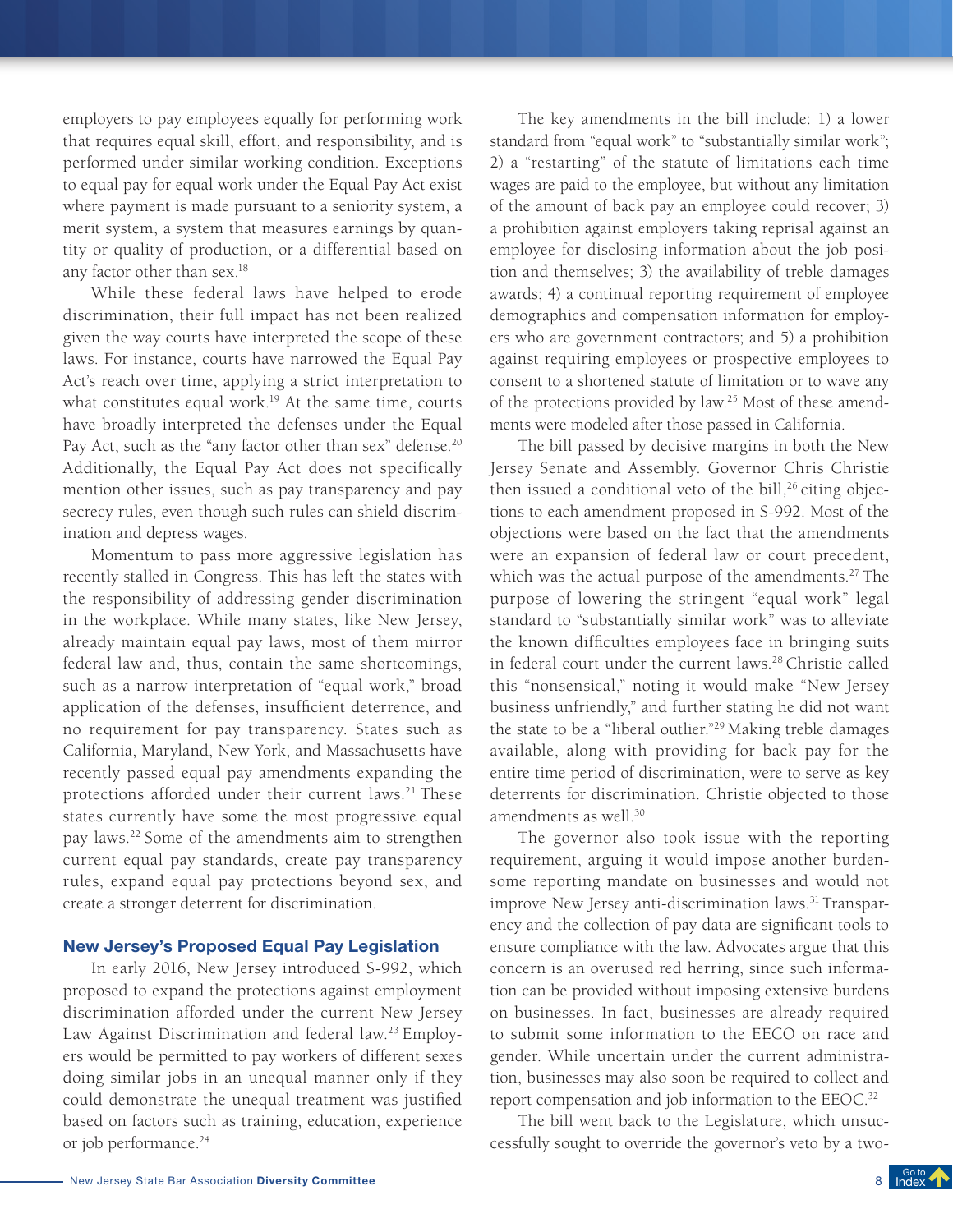thirds majority. While under Christie the adoption of the bill seems unlikely, it could be revived under the next administration. The efforts at eliminating the gender wage gap continue to gain momentum, and will undoubtedly be an important issue in the primary election in New Jersey.  $\blacksquare$ 

*Mana Ameri is an associate in the Princeton office of Hill Wallack LLP. She earned her J.D. from Rutgers Law School and her B.S. in biomedical engineering and materials science engineering from Carnegie Mellon University.* 

### **Endnotes**

- 1. Anemona Hartocollis & Yamiche Alcindor, We're Not Going Away: Huge Crowds for Women's Marches Against Trump, *N.Y. Times* (Jan. 21, 2017), https://www.nytimes.com/2017/01/21/us/womens-march. html.
- 2. Matt Broomfield, Women's March Against Donald Trump is the Largest Day of Protects in US history, Says Political Scientists*, Independent* (Jan. 28, 2017), http://www.independent.co.uk/news/world/ americas/womens-march-anti-donald-trump-womens-rights-largest-protest-demonstration-us-historypolitical-a7541081.html.
- 3. U.S. Census Bureau, Selected Characteristics of People 15 Years and Over, by Total Money Income, Work Experience, Race, Hispanic Origin, and Sex*,* PINC-01, https://www.census.gov/data/tables/timeseries/demo/income-poverty/cps-pinc/pinc-01.2015.html (last revised on Aug. 26, 2016).
- 4. New Jersey, National Women's Law Center, http://nwlc.org/state/new-jersey/ (last visited Feb. 5, 2017).
- 5. *Id*.
- 6. Carmen DeNavas-Walt and Bernadette D. Proctor, U.S. Census Bureau, Income and poverty in the United States: 2015 (2015), available at https://www.census.gov/content/dam/Census/library/ publications/2015/demo/p60-252.pdf.
- 7. Wendy Wang, Kim Parker, and Paul Taylor, Breadwinner Moms, *Pew Research Center Publication* (May 29, 2012), http://www.pewsocialtrends.org/2013/05/29/breadwinner-moms.
- 8. *See*, *supra*, n.3.
- 9. Francine D. Blau and Lawrence M. Kahn, *The Gender Wage Gap: Extent, Trends, and Explanations* (2016), available at http://ftp.iza.org/dp9656.pdf.
- 10. *Id*.
- 11. *See*, Francine Blau and Lawrence Kahn, National Bureau of Economic Research, *Gender Differences in Pay*, 7732 (2000), available at http://www.nber.org/papers/w7732.pdf; *see also* Giannina Vaccaro, Geneva School of Economics and Management, *How to Reduce the Unexplained Gender Wage Gap? Evidence from a Regression Discontinuity Design* (2015), available at http://www.sole-jole.org/16275.pdf.
- 12. Council of Economic Advisers Issue Brief, *The Gender Pay Gap on the University of the Lilly Ledbetter Fair Pay Act* (2016) available at https://obamawhitehouse.archives.gov/sites/default/files/page/ files/20160128\_cea\_gender\_pay\_gap\_issue\_brief.pdf.
- 13. U.S. Equal Employment Opportunity Commission. *Sex-based charges FY1997-FY 2016* (2016), available at https://www.eeoc.gov/eeoc/statistics/enforcement/sex.cfm.
- 14. Christianne Corbett and Catherine Hill, The American Association of University Women*, Graduating to a Pay Gap: The Earnings of Women and Men One Year after College Graduation* (2012).
- 15. Rhea E. Steinpreis, Katie A. Anders, and Dawn Ritzke, The Impact of Gender on the Review of the Curricula Vitae of Job Applicants and Tenure Candidates: A National Empirical Study, *Sex Roles*, (1999), available at http://www.rci.rutgers.edu/~search1/pdf/ImpactofGender.pdf.
- 16. *See* 29 U.S.C*.* § 206(d) (2016).
- 17. *See* 42 U.S.C*.*§ 2000e-2 (1991).
- 18. *See*, *supra*, n. 15.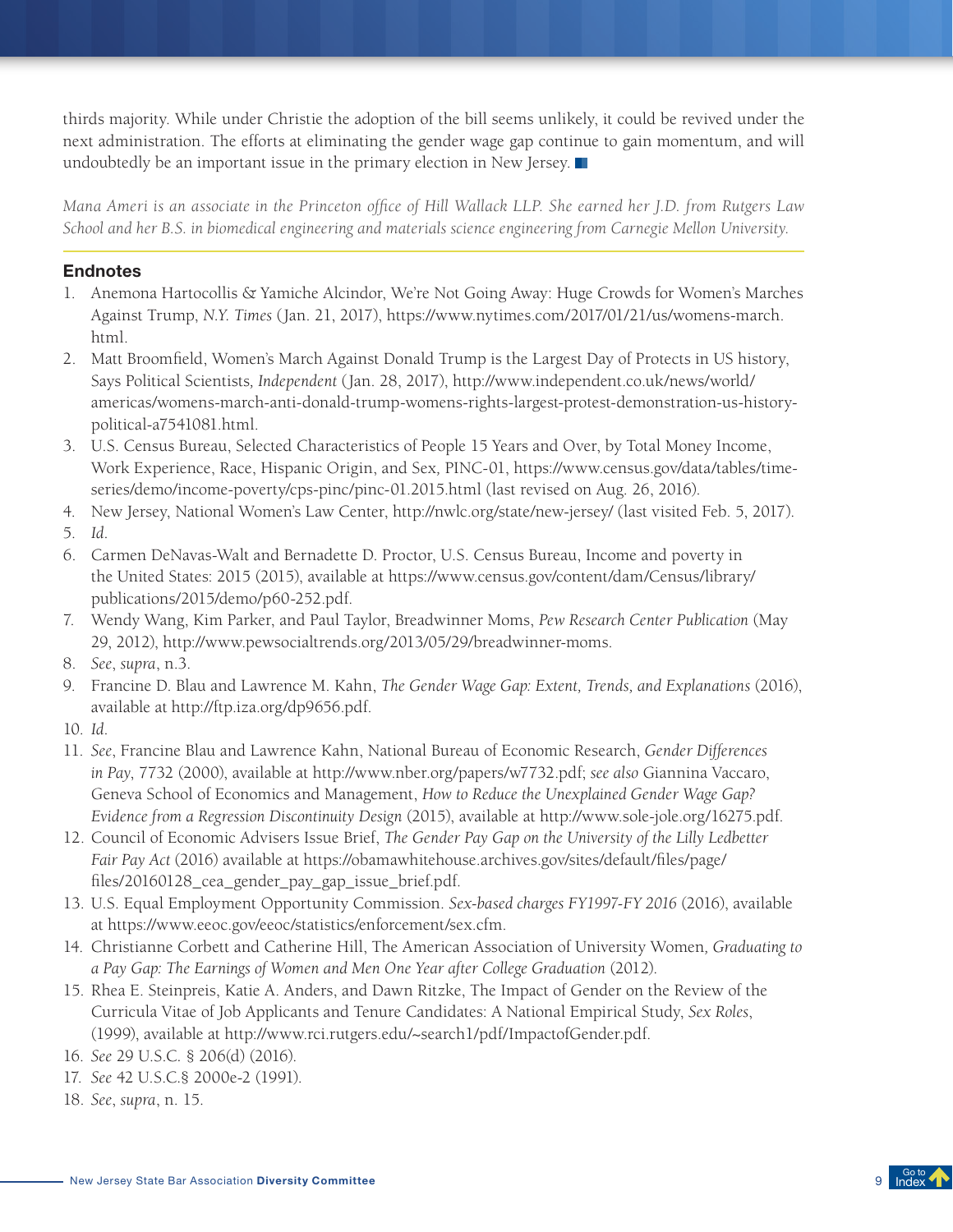- 19. Jocelyn Frye, Next Steps for Progress on Equal Pay, Washington Center for American Progress (2016), https://www. americanprogress.org/issues/women/reports/ 2016/04/12/135267/next-steps-for-progress-on-equal-pay/; *see also Equal Employment Opportunity Commission v. Port Authority of New York and New Jersey*, 768 F.3d 247 (2d Cir. 2014).
- 20. *See Sparrock v. NYP Holdings, Inc*., No. 06-1776, 2008 WL 744733, at \*16 (S.D.N.Y. March 4, 2008); *see also Glunt v. GES Exposition Servs., Inc*., 123 F. Supp. 2d 847, 859 (D. Md. 2000); *Drury v. Waterfront Media, Inc*., No. 05-10646, 2007 U.S. Dist. LEXIS 18435, at \*13 (S.D.N.Y. March 8, 2007).
- 21. Erin Connell, Equal Pay Pulse, Updated Maps: States With Equal Pay Protections and Pending Equal Pay Legislation, *Orrick*, http://blogs.orrick.com/equalpaypulse/2016/06/07/updated-maps-of-states-with-equal-payprotections-states-with-pending-equal-pay-legislation/ (last visited Feb. 12, 2017).
- 22. *Id*.
- 23. H.R. 992, 217th Leg (N.J. 2016).
- 24. *Id*.
- 25. *Id*.
- 26. Governor Christopher Christie issued conditional vetoes in 2012 and 2014 of a similar bill called the Unfair Wage Recovery Act.
- 27. *See* State of New Jersey, Governor Chris Christie Takes Action on Pending Legislation (Issued May 2, 2016) available at http://nj.gov/governor/news/news/552016/pdf/20160502b/S992%20CV.PDF.
- 28. Michael Selmi, Why are Employment Discrimination Cases So Hard to Win?, *Louisiana Law Review* 61 (3) (2001).
- 29. *See*, *supra*, n. 28.
- 30. *See id*.
- 31. *See id*.
- 32. Press Release, EEOC Announces Proposed Addition of Pay Data to Annual EEO-Reports (Jan. 29, 2016) available at https://www.eeoc.gov/eeoc/newsroom/release/1-29-16.cfm.

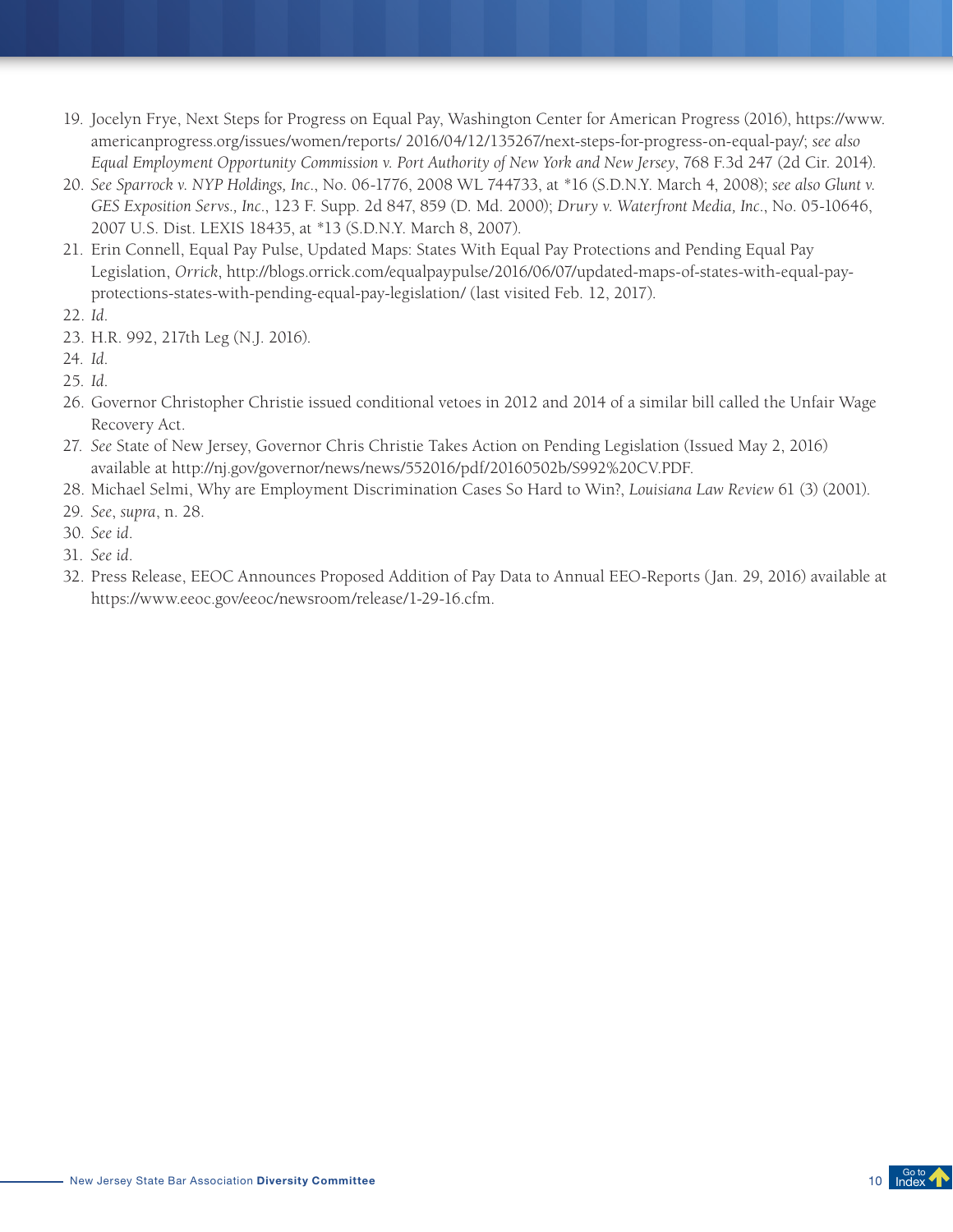### <span id="page-10-0"></span>New Jersey's Adoption of the Uniform Bar Exam

*by Sade C. Calin* 

In 2016, the New Jersey Supreme Court decided it would adopt the Uniform Bar Examination (UBE).<br>Summer 2016 examinees were the last to have the option of sitting for the state-specific exam used in n 2016, the New Jersey Supreme Court decided it would adopt the Uniform Bar Examination (UBE). Summer 2016 examinees were the last to have previous years. As of the first bar exam this year, in Feb. 2017, New Jersey will exclusively utilize the UBE.

This move followed on the heels of New York's 2015 decision to become a UBE jurisdiction, creating an immediate issue for New Jersey's law students, split between two major legal markets. On the one hand, New Jersey's adoption of the UBE essentially means students who wished to seek admission to both the New Jersey and New York bars now only have to take one bar exam and achieve the requisite passing score for each jurisdiction, plus complete any supplemental requirements. On the other hand, the UBE's adoption has proven problematic for students who wished to be admitted to both the New Jersey and Pennsylvania bars.

The UBE is administered on the same dates in every UBE jurisdiction, and, this year, the exam dates make it impossible for test takers to sit for both the Pennsylvania bar exam and the UBE in New Jersey in the same testing period. Essentially, 2017 potential applicants will need to sit for either the UBE or Pennsylvania's state bar exam first, and then prepare and sit for another bar exam several months later, at the next offered testing date.

With Feb. 2017 being the first time all New Jersey applicants must take the UBE, it is still unclear what effect this will have on the state's own legal market and the two closely connected markets. With two law schools in the state of New Jersey, the reception of the UBE has been mixed—receiving great support from many law students in the North Jersey/New York market whose entry into both jurisdictions has been eased (*i.e*., Seton Hall School of Law and Rutgers Law School's Newark campus) and great derision from many law students in the South Jersey/Pennsylvania/Delaware market, who are now unable to do all of their bar preparation and take all their intended bar examinations in one testing period (*i.e*., Rutgers Law School's Camden campus).

### About the UBE

There are three parts of the Uniform Bar Exam: 1) a multistate bar examination (MBE)—weighted 50 percent, 2) a multistate essay examination (MEE)—weighted 30 percent, and, 3) a multistate performance test (MPT) weighted 20 percent.

State bars determine what constitutes a passing score for admission to their jurisdiction. State bars are also responsible for grading the MEE and the MPT, and those scores are scaled to the national MBE.

### The Uniform Bar Exam: Potential Pros and Cons

One of the major arguments in favor of UBE adoption is the portability of the score and the flexibility that may provide for law students and employers. Test takers who sit for the UBE in any state will be able to take their score and apply for admission in any UBE jurisdiction. In this sense, it may be considered comparable to the Multistate Professional Responsibility Examination, wherein there is one exam administered nationally and each state bar sets its own minimum requirement regarding what score must be achieved for admission therein.

The portability of the score may help law school graduates who are having trouble finding employment in their home state, or who do not have solid job prospects before they take the bar. With the UBE, applicants can potentially practice in a variety of jurisdictions, which may open up their job opportunities.

For legal employers, the UBE's portability may widen the applicant pool and allow employers to consider a greater variety of applicants that may otherwise not have considered sitting for that particular jurisdiction's bar. Employers may also be more attracted to applicants with the potential to be barred in multiple jurisdictions relatively quickly.

As this is the first year New Jersey is administering the UBE alone, it is unclear what impact, if any, it will have on the state's legal community.

One concern about employing the UBE calls into question whether it may exacerbate the existing issue of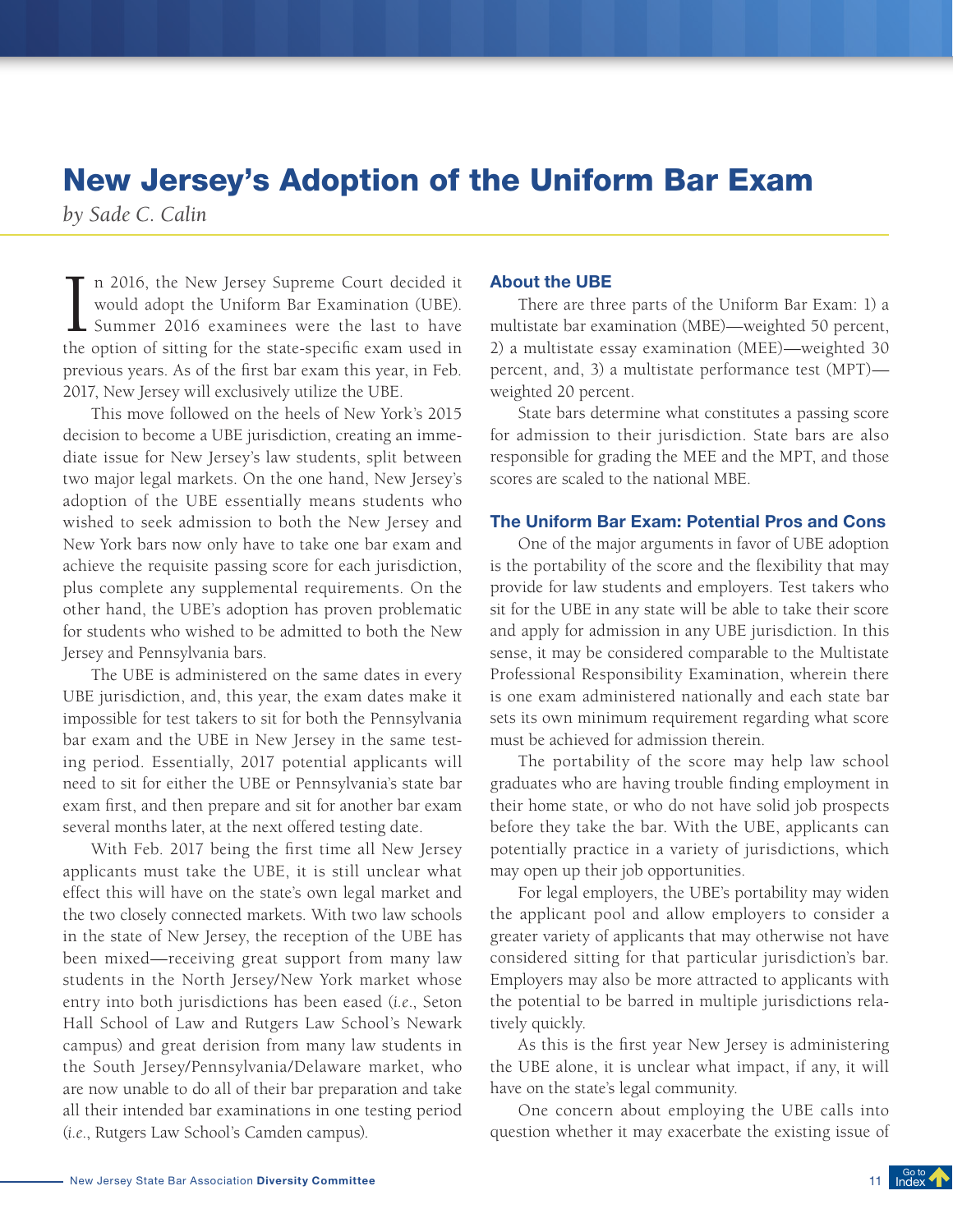low bar passage rates for minority examinees. There is data showing that the MBE—used by all states except Louisiana—may have a disparate impact on minority test takers, particularly African Americans. With it constituting one-half of an applicant's total UBE score, this may suggest that the UBE will disproportionately affect the scores of minority applicants, and thus the possible jurisdictions where their scores may take them.

Additionally, potential concerns expressed by states who have refused to adopt, or who have not yet considered adoption, of the UBE include the possible flooding of their legal markets by out-of-state applicants, which would create more competition for legal employment for a state's resident law grads rather than alleviate pains of the employment search. Another concern is that lawyers may be admitted to a bar with a passing UBE score and yet be unfamiliar with the jurisdiction's law and practice.

### Applying for Admission with the UBE

Once examinees take the UBE, their score will tell them whether they are eligible to apply for admission to New Jersey's state bar, or any other UBE jurisdiction. New Jersey requires a score of 266 for admission. Further, applicants to the New Jersey bar who have taken the bar exam in any other UBE state can present their UBE score for admission. The New Jersey Supreme Court has adopted the following key provisions for application using a UBE score transferred from another jurisdiction:

The score attained on the UBE examination must meet or exceed 266, the minimum score requirement to pass the New Jersey bar examination.

A completed application must be submitted within 36 months of the date of the exam administration in which the UBE score was earned. Consistent with the standard practice of other jurisdictions that have implemented the UBE, New Jersey will accept UBE scores earned prior to New Jersey's first administration of the UBE (Feb. 2017), provided the transfer application is timely and complies with all other requirements.

Each applicant shall provide, in a manner prescribed by the board, certification by a duly authorized officer of the applicant's law school that it is approved by the American Bar Association and that it has awarded the applicant a juris doctor degree or its equivalent.

Each applicant must provide satisfactory evidence that the applicant is a member of the bar in good standing in every other jurisdiction that has ever admitted the applicant to practice.

While the UBE allows for one to gain admission to another UBE state's bar without taking a new bar exam, an applicant still must fulfill any additional requirements posed by the state's bar (which could include a separate, state-specific test) and be certified by the state's character and fitness committee.

Prior to 2017, the UBE was adopted in 20 states. New Jersey sits alongside two other states, Connecticut and South Carolina, solely administering the UBE for the first time in Feb. 2017. Maine, Oregon and West Virginia will be administering the UBE in the July 2017, and Massachusetts is the latest state to announce an impending adoption of the exam, slated for administration in July 2018. The following, in alphabetical order, is a complete list of current and soon-to-be UBE jurisdictions (and the 'passing scores' required for application for admission):

Alabama (260); Alaska (280); Arizona (273); Colorado (276); Connecticut (266); District of Columbia (266); Idaho (272); Iowa (266); Kansas (266); Maine (TBD—July 2017); Massachusetts (TBD—July 2018); Minnesota (260); Missouri (260); Montana (266); Nebraska (270); New Hampshire (270); New Jersey (266); New Mexico (260); New York (266); North Dakota (260); Oregon (284); South Carolina (266); Utah (270); Vermont (270); Washington (270); West Virginia (270); Wyoming (270).

*Sadé Calin is 3L at Rutgers Law School in Camden, and serves as the sub-regional director of Greater Philadelphia for the Mid-Atlantic Black Law Students Association, the student director of the Street Law Pro Bono Project, the Michael Young fellow and teaching assistant for the Marshall-Brennan Constitutional Literacy Project, and a member of the New Jersey State Bar Association Diversity Committee, as well as staff editor for Rutgers' Journal of Law and Public Policy, an intern for the Children's Justice Clinic, and a court-trained mediator for small claims, municipal and landlord/tenant disputes in Camden.* 

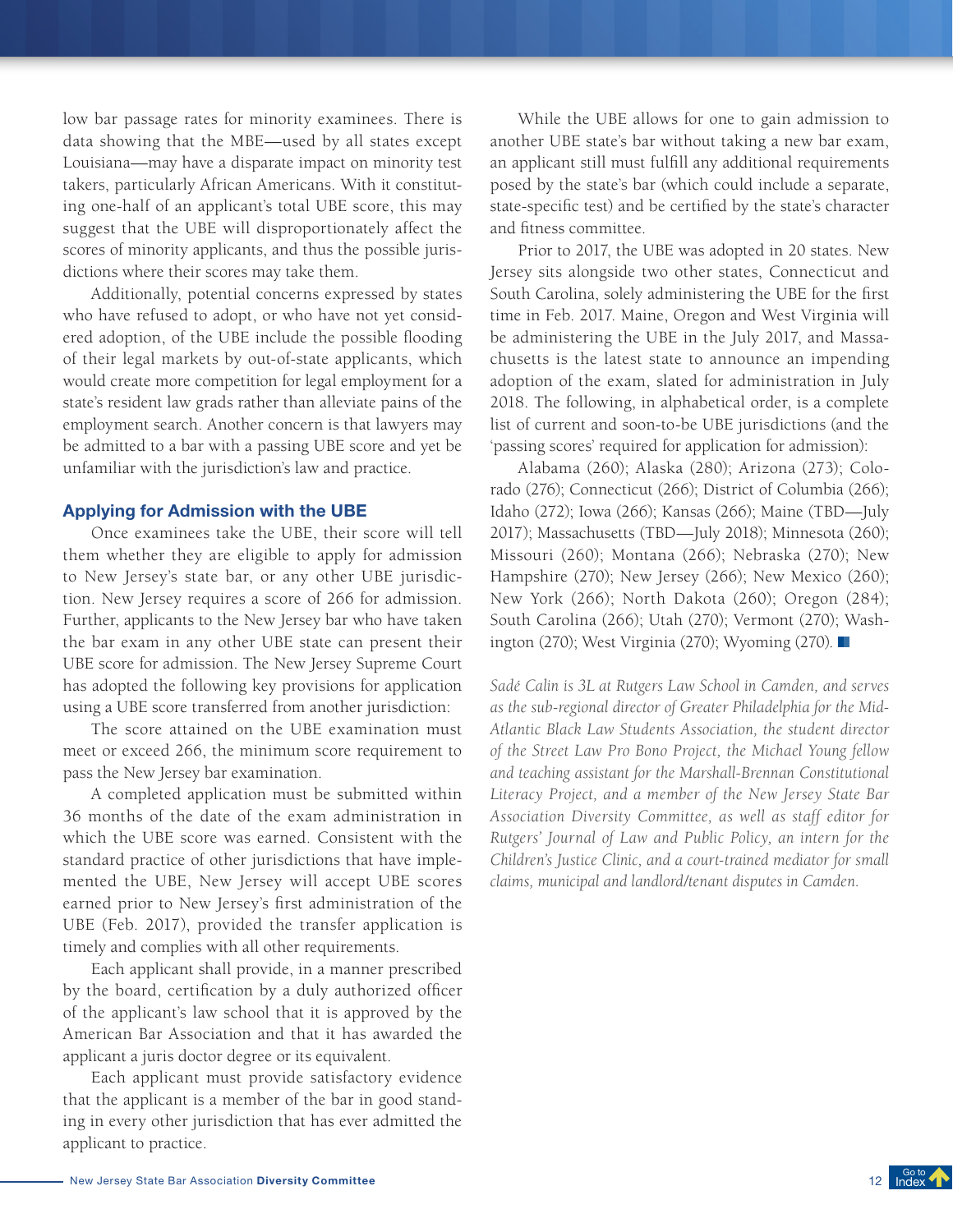### <span id="page-12-0"></span>HBA-NJ: Stepping Up When Things are Down

*by Milagros Camacho*

In Aug. 2008, a report written by a task force affiliated with Princeton University's Woodrow<br>Wilson School of Public and International Affairs<br>found that 27 percent of New Jersey children were n Aug. 2008, a report written by a task force affiliated with Princeton University's Woodrow Wilson School of Public and International Affairs foreign born or the children of foreign-born parents. This report stated that as of 2000, New Jersey had the sixth largest immigrant population in the United States, and that upwards of 20 percent of our population is foreign born, with as many as 10 percent not fluent in English. It went on to state that Hudson, Passaic, Bergen, Union, Middlesex, Somerset, Morris and Mercer counties had the highest percentages of immigrants in New Jersey. The report recommended that New Jersey create an Office of Immigrant Affairs.

A year earlier, in Aug. 2007, following a brutal triple homicide in New Jersey involving an undocumented immigrant who was out on bail, then New Jersey Attorney General Anne Milgram issued a reactive directive to law enforcement agencies throughout the state. In her directive, Milgram ordered that state law enforcement officers ask those arrested for any indictable crimes, including drunken driving offenses, about their immigration status. The directive further provided that law enforcement officers were to report the status of the arrestees to Immigration and Customs Enforcement, commonly referred to as ICE. Milgram defended the directive by asserting that it would create a certain uniformity in law enforcement that did not then exist.

The directive was met with wide criticism by special interest and victims' rights groups. The Hispanic Bar Association of New Jersey (HBA-NJ) was very vocal in opposing the directive and its enforcement aspects. By doing so, the HBA-NJ was able to illuminate many of the issues the directive created within the state's immigrant communities.

The New Jersey Immigration Policy Network called it "the law of unintended consequences." It was thought that many undocumented victims would hesitate to report crimes, especially domestic violence crimes, for fear of being deported, which would inevitably lead to a vicious cycle of re-victimization of either themselves or

others. Milgram's response to this particular concern was to direct officers not to ask victims of crimes and/or acts of domestic violence about their immigration status.

But Milgram went further by authorizing the use of local law enforcement officers, pursuant to Section 287(g) of the Immigration and Nationality Act, as deputized federal immigration agents. She tempered this with strict instructions that deputized officers could only assist the federal government after indictment. Section 287(g), a delegated authority program, was added to the Illegal Immigration Reform and Immigration Responsibility Act of 1996. Deputized officers who participated in the program were given a four-week training orientation by ICE.

Nationwide, from 2006 through 2015, Section 287(g) agreements were entered into with 37 agencies, with the Department of Homeland Security (DHS) announcing in Dec. 2012 that it was not expanding its contact base beyond those agencies because other programs were believed to be more effective. The ICE website credits the Section  $287(g)$  program with the identification of "more" than 402,079 potentially removable aliens."

As this was occurring, in 2008, then-Governor Jon Corzine created a Blue Ribbon Advisory Panel on Immigrant Policy to study education, citizenship status, civil rights, fair housing, healthcare, language proficiency and employment training of the immigrant community in New Jersey. The panel consisted of 27 members, including Juan Cartagena, then general counsel for the HBA-NJ and a well-known civil rights lawyer, two legislative members (one from the Latino community and one from the African-American community), and seven commissioners. The panel was charged with "developing recommendations for a comprehensive and strategic statewide approach to successfully integrating the rapidly growing immigrant population in New Jersey," and to do so within 15 months. The panel met for months, held public hearings throughout the state and considered a number of studies and reports, including the one prepared by the Woodrow Wilson task force, before issuing its own report.

The HBA-NJ president testified and provided a state-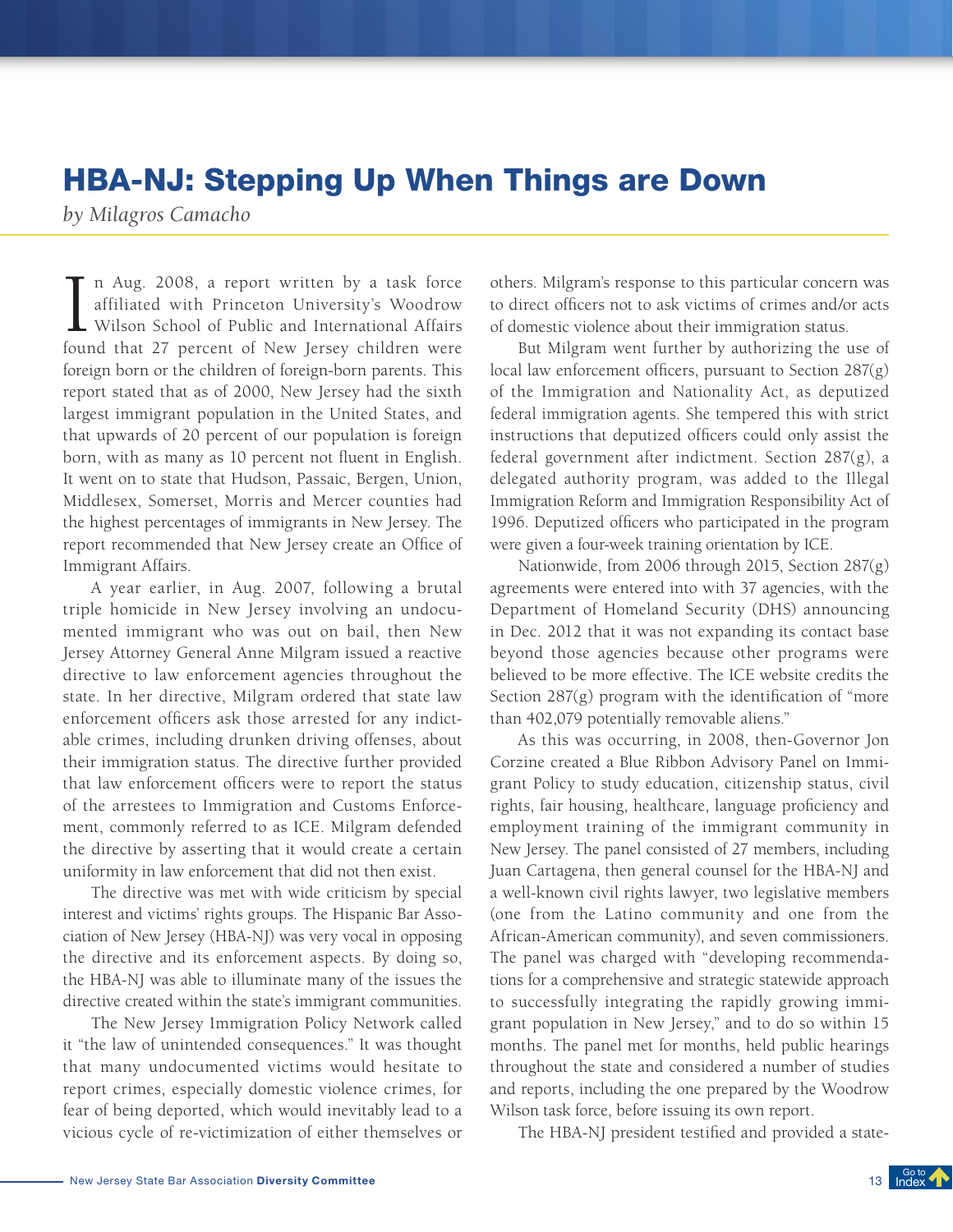ment on behalf of its members before the advisory panel. HBA-NJ issued press releases and held public information sessions throughout the state (including Morristown, a Section 287(g) flashpoint at the time) regarding the issues created by Section 287(g) when local law enforcement officers were diverted from their primary responsibilities and charged with the additional task of enforcing immigration laws.

In New Jersey, despite its growing immigrant population, or perhaps because of it, the use of Section  $287(g)$ expanded in the years that followed Milgram's directive.

Currently, three county entities participate in this program: the Monmouth County Sheriff's Office, the Salem County Sheriff's Office, and the Hudson County Deptartment of Corrections. The Monmouth County Sheriff's Office applied to participate in this program in June 2008. The Salem County Sheriff's Office applied in June 2016. The Hudson County Department of Corrections entered into a two-year extension of their agreement after the expiration of their original contract on June 30, 2016. It was renewed by Hudson County despite a letter signed by over 30 organizations urging that the county executive and county freeholders not renew it.

The Rev. Eugene P. Squeo, pastor at St. Patrick's and Assumption All Saints Church in Jersey City, called the renewal "a poor decision." Father Squeo, like many critics of the program, believes the program, which is supposed to prioritize undocumented individuals with serious criminal records, does not end up working that way. He believes that "what seems to be true more often than not is that those that get ensnared in the program are either those who have been involved in minor offenses or nonviolent crimes."

All existing Section 287(g) agreements, having now been superseded by President Donald Trump's Executive Order 13768, issued on Feb. 17, now include all immigrants, both undocumented and permanent residents, convicted of or charged with a crime, or whom ICE suspects of criminal activity. An implementation memo from DHS lists detention priorities and states that DHS will "no longer exempt classes or categories of removable aliens from potential enforcement."

The executive order, and the new homeland security enforcement directives that followed shortly thereafter, have brought out a number of national and local Latino advocacy groups in protest.

The Hispanic Bar Association of New Jersey has stepped up to the challenge. On Jan. 30, HBA-NJ President Arlene Quinones-Perez issued a press release promising to "continue to advocate for the protection of those that come to the United States for freedom and opportunity."

This release, which sets forth certain fundamental truths that have bound the Latino community to the various advocacy groups that have always represented their interests, is reflective of the deep and unwavering commitment of these organizations to the greater community they are a part of. The author believes it is clear that in the face of gross uncertainties regarding the full scope of the intended seizures and the manner in which they will be implemented, an entire community has been thrown into abject disarray for no ascertainable reason other than to make a political point.

The author believes these communities are in jeopardy of imploding beyond any possible benefit to the country because of an enforcement directive that is of unparalleled breadth and scope. It is now immigration policy that ICE, pursuant to the above-referenced DHS directive, will pursue all individuals who, "on the judgment of an immigration officer, otherwise pose a risk to public safety or national security."

In response, immigration activists and legal organizations have mobilized. The Hispanic National Bar Association (HNBA) has created an Immigrant Legal Defense Task Force to provide grants for low-cost expert legal representation in the defense of select immigration cases. The task force will provide grants consistent with the priorities established by the Executive Office of Immigration Review—detained removal cases, unaccompanied children in custody of the Office of Refugee Re-settlement and individuals granted a bond pursuant to *Rodriguez v. Robbins*. 1

The HBA-NJ Board of Directors, under President Arlene Quinones Perez's leadership and in conjunction with HNBA, Region III, has rededicated its resources to this issue in light of current developments. Cognizant of its history and past efforts it did so in a deliberative manner. First, it created a committee to fully review all aspects of both the executive order, the directive and its application within New Jersey. After a full review, the committee will make recommendations to the HBA-NJ Board of Directors regarding effective responses to what is occurring. They know that in order to be effective it is imperative that educating the community be at the top of their agenda. Co-Chairs Ada Nunez and Cesar Martin Estela, both immigration practitioners, have been appointed to lead the effort.

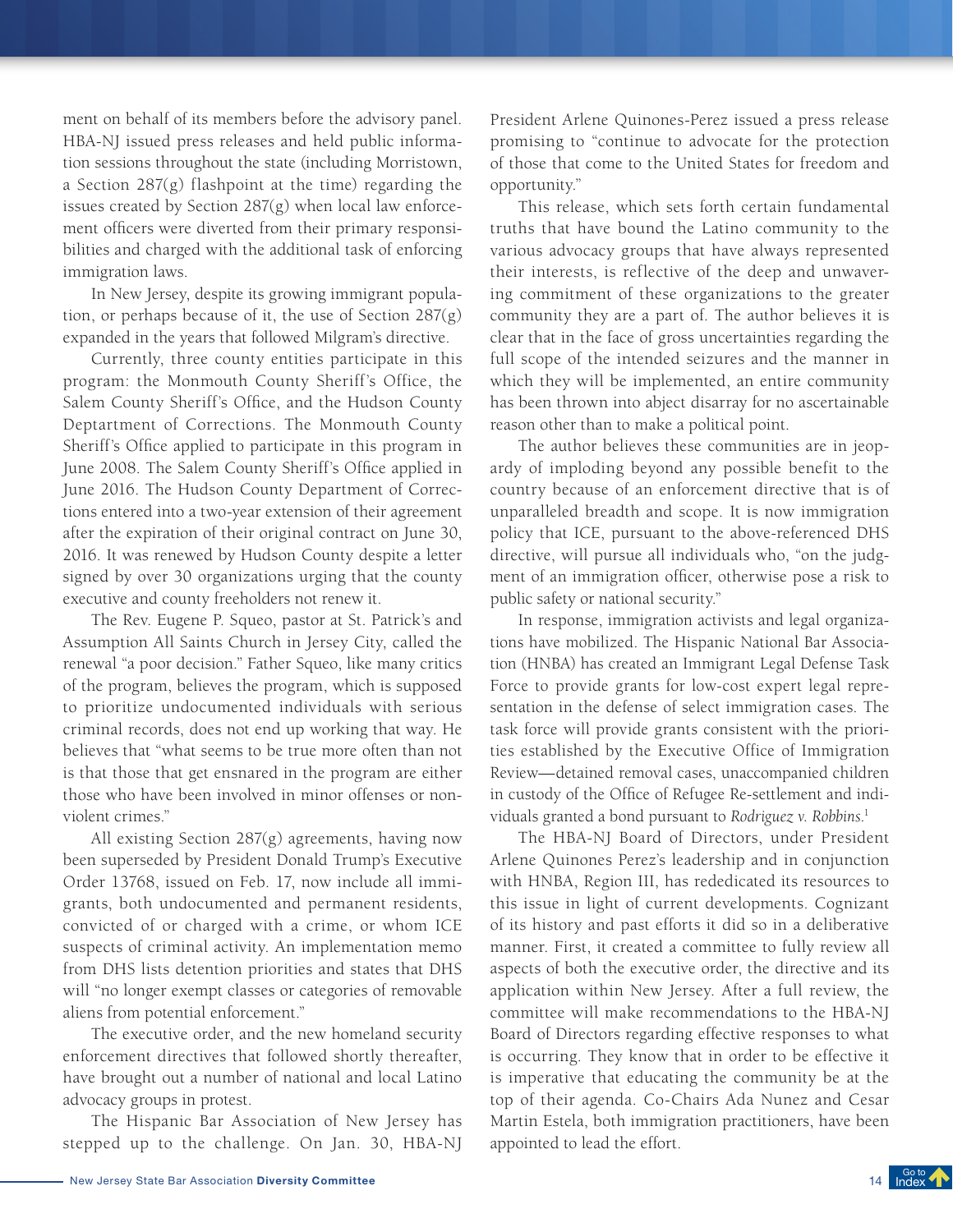One of the steps planned is a resource page for the HBA-NJ website, which currently is being prepared. It will list immigration attorneys throughout the state and links to other organizations that can assist immigrant communities and individuals.

The HBA-NJ will soon be holding "Know Your Rights" information sessions throughout the state in order to provide relevant information to non-citizens about their rights. According to Nunez, "the HBA-NJ hopes to expand these information sessions into both citizenship drives and voting drives. It is our hope to make this initiative a long lasting one that serves the needs of our immigrant community by focusing on increasing our database of qualified practitioners."

In order to make this effort a reality, the HBA-NJ is asking immigration practitioners to provide low-cost and volunteer services to non-citizen communities throughout the state. Furthermore, because of the overwhelming need for qualified professionals, the HBA-NJ hopes to soon be in a position to train additional attorneys in immigration procedures in order to expand the number of "Know Your Rights" sessions that can be offered. Nunez says the HBA-NJ has been flooded with requests for assistance and educational seminars by community centers, churches and city government agencies.

To volunteer, or for more information, please contact: Ada Nunez at nunez@adanunezlaw.com or Cesar Martin Estela at [cme@estelaw.com.](mailto:cme@estelaw.com)

By the time you read this article, down may have become up and up may have become down. Irrespective of whatever occurs, the HBA-NJ's and HNBA's efforts will continue.

*Milagros Camacho currently serves on the NJSBA Board of Trustees. She is a certified criminal trial attorney, a prior state and federal prosecutor and currently a partner at the law firm of Camacho Gardner & Associates, L.L.P. in North Bergen. She specializes in criminal and family law.* 

### Endnote

1. 804 F.3d 1060 (9th Cir. 2015).

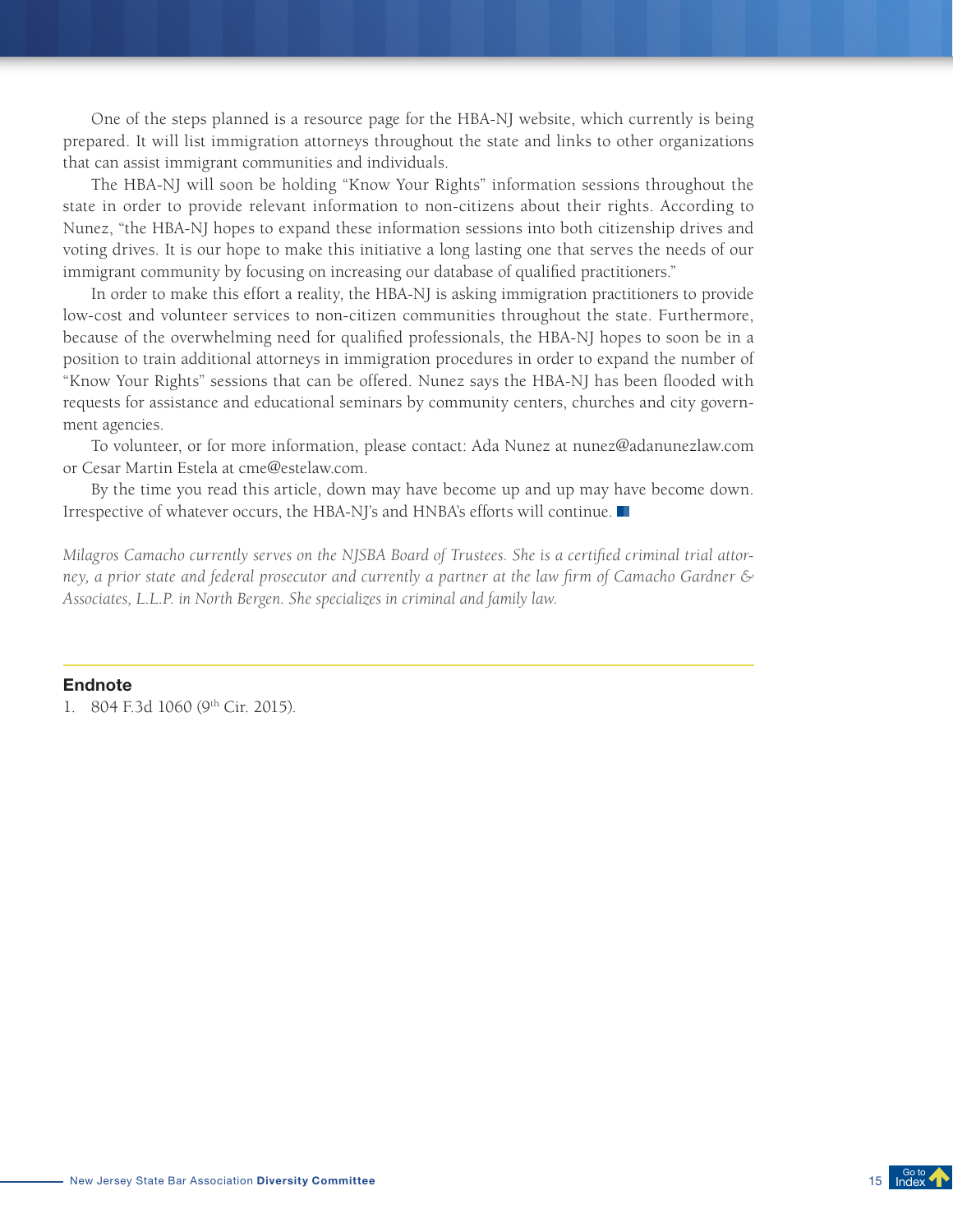### <span id="page-15-0"></span>Observations from Both Sides of the Glass Ceiling

*by Robyn B. Gigl*

et me start with a disclaimer—this is not a<br>sociological study of diversity or an examination of<br>any legal issues impacting diversity. It is not based<br>on empirical data or legal analysis. Rather, it is an opinion sociological study of diversity or an examination of any legal issues impacting diversity. It is not based on empirical data or legal analysis. Rather, it is an opinion piece, based on the observations and experiences of one human being—me. Accordingly, it may be criticized for being filtered through my own inherent biases, and being based on a very limited set of experiences. To that, I can only plead guilty. But my purpose in writing is not to convince anyone of the correctness of my observations, or to target anyone, but merely to present my observations to you, as Rod Serling would say, "For your consideration." I do that because I have had a unique platform from which to observe. Having lived the first 50-plus years of my life as a heterosexual, white male and the last eight years as a woman (yes, you can insert the adjective transgender in front of woman if you choose), I have seen the world through two very different sets of lenses. Whether you agree with my observations or not, I ask you only to think about them and how they relate to your experiences.

My first observation is that when discussing any diversity issue the audience that most frequently needs to be part of the conversation feels left out of the conversation from the start. So, for example, if I had titled this piece, "Heterosexual, White Male Privilege," the very audience I want to speak to—heterosexual, white males—would probably have taken a pass on the article. I understand that reaction, because I have been a beneficiary of heterosexual, white male privilege.

Which leads to my second observation—a person living with privilege does not recognize it as such because they have never experienced life any other way.

I would love to be able to write that in my first 50 years I was a shining example of recognizing my privilege, and that I lived my life as an enlighten human being, rejecting the benefits afforded a heterosexual, white male. I can't; I didn't. But now, from my current vantage point, I can say in my defense—and in defense of most members of my former group—I didn't recognize my privilege. I was too busy trying to survive and make

my way in the world to understand the inherent benefits I enjoyed based solely on how society perceived me.

I fear that too often when we use the term "heterosexual, white male privilege," it makes it appear that members of that group get a free pass in life. Certainly that is not the experience of most straight, white men. The coal miners in Appalachia certainly do not feel like they have experienced privilege. The same is true of the student graduating college with thousands of dollars in debt because it was the only way he could afford school. To them, the concept of privilege seems foreign. And while certainly we can debate whether the very disappointment they have with their financial situations is based on the perception that they should be doing better because they are straight, white men, my point would be lost if that is who I was directing this piece to. My intended audience is the men who have, or are, living lives much like my former life. I went to law school because my father saw it as a great opportunity for his son. I came out of law school with no debt because of my family's ability to pay for my schooling. I obtained an interview for my clerkship because of connections. When my children were born, I never struggled with whether I should leave my job to stay home with them. After all, despite the fact that my wife had a career as well, I was the 'breadwinner.' I worked hard, became an equity partner in a firm, and ultimately the firm's managing partner. Yet I never saw how being male, being white and being heterosexual impacted the trajectory of my life until I could view it from the perspective of someone who was not male and not straight. Would I have become a lawyer, had a legal career, become a managing partner had I been a cisgender female? Probably not. But at the time, I never thought about it.

My point is that for most people who enjoy privilege, it is unseen. There is no secret handshake that is passed down. Dedication and hard work are still required for success. The difference (and it can be a huge difference) is that most opportunities are open to you. You don't have to kick open doors because you're a person of color. You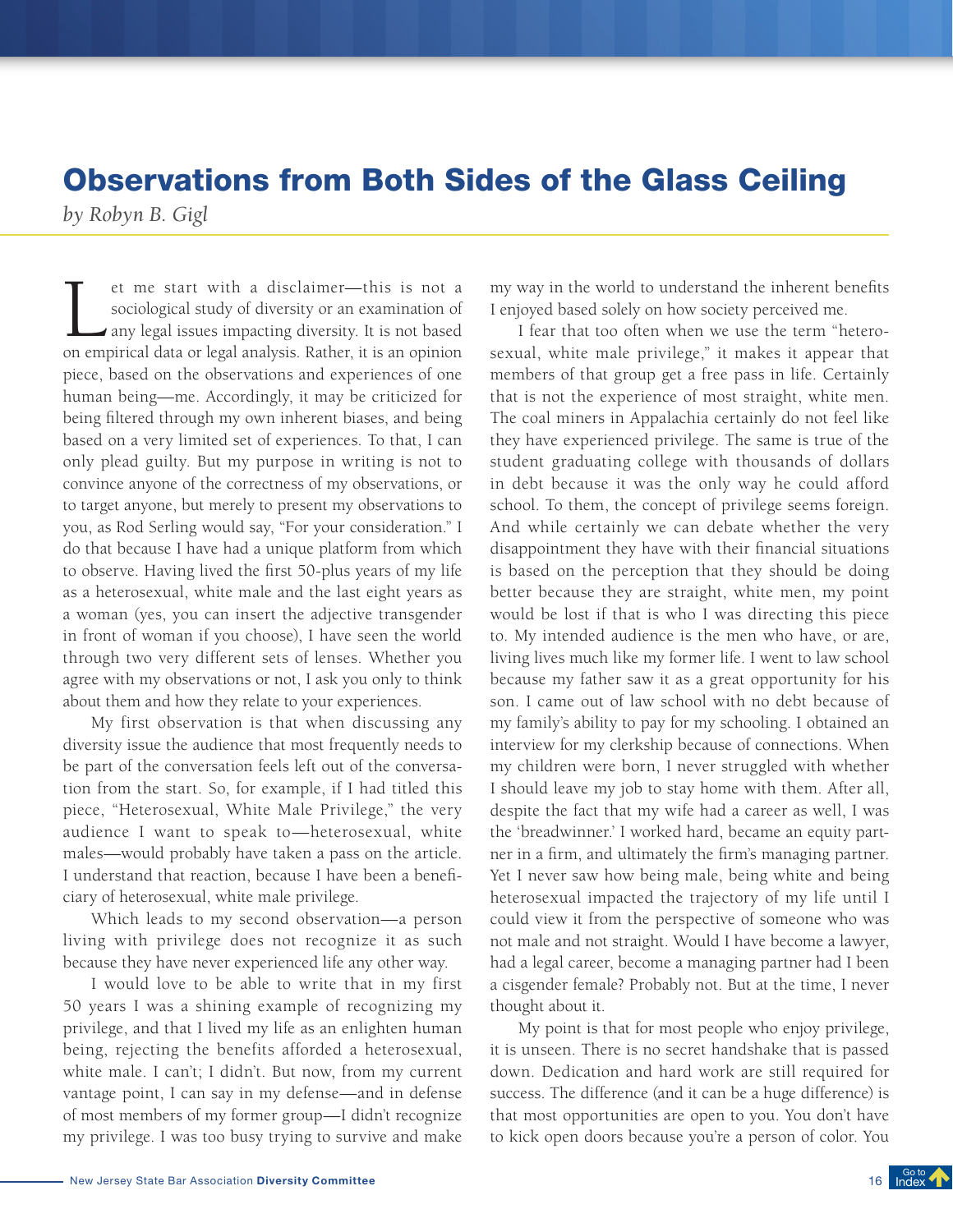don't need to worry if there is a limit to how high you can go because you're a woman with a family. You don't live in fear because the picture on your desk of your spouse shows someone the same sex. There are no 'artificial' barriers to your success.

My third observation (to women readers, I apologize in advance if this comes across as stereotypical and trite) is directed to the men who, despite all odds, are still reading this article. Whether you know it or not, your life is so much easier, on so many levels, than your female counterparts. This involves simple things, things I'm willing to bet you rarely, if ever, think about. For example:

**Vulnerability**—I have jogged (defined as moving slightly faster than walking) for the last 40 years. For more than 30 of those years, other than the fear of being struck by a car because more often then not I run at night, I never once thought about my physical safety. I jogged in every city I traveled to, often at night, and never worried about being assaulted. Now I think about it every time I go for a run at night. I don't know a man who worries about being sexually assaulted; I don't know a woman who hasn't worried about it.

**Appearance**—Leaving aside the president's apparent requirement that female staffers "dress like a woman," our society compels women to live up to a standard that is often unfair and demeaning. When I went through the gender affirmation process a female colleague told me that how I would be accepted would depend on how I appeared. In other words, would I present 'womanly' enough? "Welcome to our world, where how you look is more important than what you know," she told me. To my male colleagues I ask, when grabbing that navy blue, or black, or charcoal gray, suit out of your closet when you are going to court, how many of you have ever thought, "I can't wear that suit, because I wore it earlier in the week," or "Is this appropriate for where I'll be today"? For a woman, well let's just say it's different. As Tina Fey observed, "Steve Carrell's *Foxcatcher* look took two hours to put on, including his hairstyling and makeup. Just for comparison, it took me three hours today to prepare for my role as a human woman."

**Authority/Respect**—As a panelist on a diversity program with Michellene Davis, executive vice president, chief corporate affairs officer, RWJBarnabas Health and president, Executive Women of New Jersey, a brilliant African American woman, I listened to her reveal that when she was the acting treasurer of the state of New Jersey, she walked into a meeting with a group of businessmen from outside the state and asked them if they were ready to begin the meeting and she was told no, they wanted to wait until the treasurer arrived. If there is anyone who thinks that a white man would have met the same reception, they are sadly mistaken. Being a white male brings with it a certain sense of inherent authority/ respect that does not need to be earned. Obviously, there are many diverse people who have risen to positions of authority, but they have always had to earn that authority, and then earn the respect that comes with that authority. It is not bestowed on them because of their appearance, but rather *despite* their appearance.

Having lived in a man's world as a man for as long as I did immunized me against many of the biases and prejudices that women of my generation endured in and outside of the profession. I also won't pretend to claim to have any appreciation for what men and women of color experience on a daily basis or what my gay, lesbian and bisexual colleagues have had to deal with. I don't blame heterosexual, white men for the privilege our society bestows on them. I understand that they never asked for it—it simply exists. But having freely confessed to being oblivious to that privilege, I am asking my straight, white male colleagues to consider what I can now see from the other side of the glass ceiling—privilege exists; it is real; it impacts our lives. I am not asking you to walk a mile in my shoes (that would be painful for you). What I am asking you to do is think about what I have to say, and if you dare, engage in conversations that deal with privilege and diversity. Women; people of color; lesbian, gay, bisexual, transgender and queer folk, to name but a few, can never achieve equality unless you join the discussion, until you engage, until you are willing to admit that perhaps, through no more than a fluke of birth, you have inherited certain birthrights that were not bestowed equally. As one who has been on your side of the table, I understand your reluctance. As one now on this side of the table, I understand how critically important it is that you be part of the discussion.

*Robyn B. Gigl is a partner at GluckWalrath, LLP in Red Bank and Trenton. Prior to joining GluckWalrath, she was the managing partner of Stein, McGuire, Pantages & Gigl, LLP in Livingston. She is a member of the Diversity Committee, Women in the Profession Section and a former chair of the Lesbian Gay Bisexual Transgender Rights Section of the New Jersey State Bar Association. She lectures frequently on lesbian, gay, bisexual, transgender and queer issues.*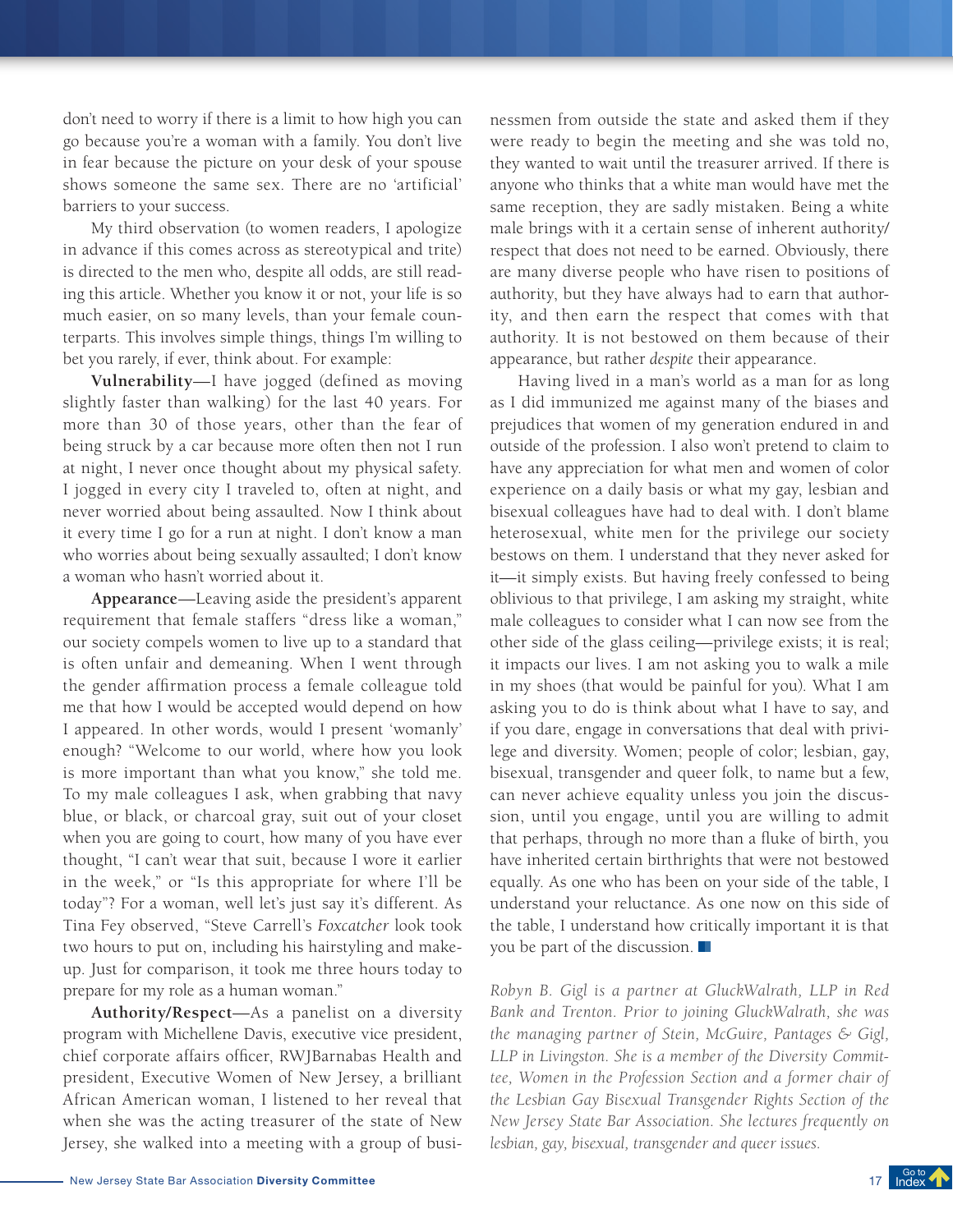### <span id="page-17-0"></span>A Perspective on Diversity

*by Ayesha Hamilton*

 $\prod_{\text{of a}}$ n a 1790 letter to the Hebrew Congregation of Newport, in Rhode Island, George Washington wrote, "It is now no more that toleration is spoken of as if it were the indulgence of one class of people that another enjoyed the exercise of their inherent natural rights, for, happily, the Government of the United States, which gives to bigotry no sanction, to persecution no assistance, requires only that they who live under its protection should demean themselves as good citizens in giving it on all occasions their effectual support."

Throughout the country, as well as in New Jersey, the racial and cultural landscape is very different today than it was in Washington's time. In fact, things are considerably different today than they were even 10 year ago, with growing numbers of immigrants and minorities moving into New Jersey. I live in a town that is one third Caucasian, one third Chinese and one third South Asian. This means more cultural/racial diversity in my clients and friendships. But it also means that I, as a South Asian woman and immigrant, am slowly transitioning out of a minority position. With this change comes the recognition that someone is moving into the minority role. In my town the incoming kindergarten class is 12 percent Caucasian.

Without question, there is strength in our diversity, and it is incumbent upon us, as officers of the court, to celebrate that strength responsibly. So what does this mean for us as residents of New Jersey and officers of the court?

As officers of the court, it means that we owe our allegiance to the United States and New Jersey constitutions, the living documents we pledged to support and defend when we were sworn in to practice law. Both focus on the establishment of justice as a means to enforce their word and spirit. Both direct us, as members of the legal profession, to stand as defenders and champions of the essence of the constitutions.

As citizens it means we have a responsibility to be 'racially literate.' While I have only recently become acquainted with the term, as women and minorities we have been living its concept. The term 'racial literacy' was originally coined by France Winddance Twine, and refers to "cultural strategies and practices designed and employed

by parents to teach children of African and Caribbean heritage (1) detect, document, and name anti-black racist ideologies, semiotics, and practices; (2) provide discursive resources that counter racism; and (3) provide aesthetic and material resources (including art, toys, books, music) that valorize and strengthen their connections to the transatlantic culture of black people in Africa, the Caribbean and the United States."1 Put simply, the term deals with how to recognize racism and micro-aggressions when they occur and how to respond in the moment.

Regardless of how you have responded to racism and micro-aggressions in the past, we are now in an era that may require us to *practice* patience and tolerance with a greater frequency than ever before.

In his book *Promoting Racial Literacy in Schools*, Dr. Howard Stevenson speaks extensively about practicing our response to racism and micro-aggressions. He talks about going home and re-telling the story of what happened, of talking through your response and practicing a different or better response. But above all, he speaks about taking the opportunity to educate the offender.

Learning more about racial literacy has given me a different perspective and response to the micro-aggressions we face on a daily basis. Questions such as "where are you from," "why do you speak English so well," and "are you actually eating beef," which used to irritate me, now pose an opportunity to educate. As women and minorities, we must now embrace every insensitive or obtuse comment as an opportunity to educate.

So as we experience these changing times, it is important to remain grounded with our allegiance to the words of our founding fathers and our constitutions. It is important for us to remember that we need to approach every situation as an opportunity to educate and provide our perspectives, and, finally, as an opportunity for us to see other perspectives.

*Ayesha Hamilton is an attorney licensed to practice law in New Jersey, New York and Pennsylvania, and focuses her practice in the area of employment and business law, with an emphasis on representing employees in claims against their present and former employers for unfair and discriminatory practices.*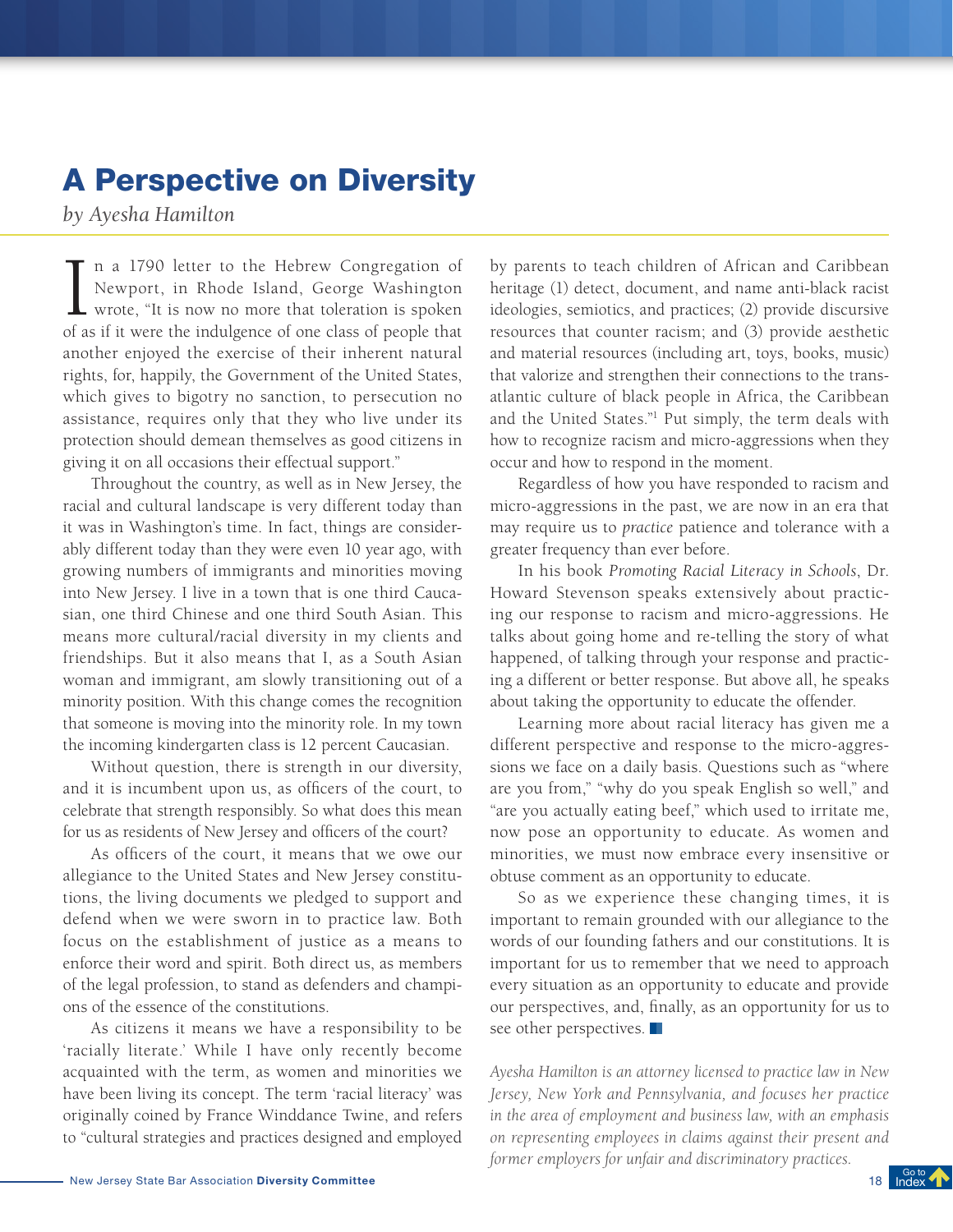#### Endnote

1. Twine, *A White Side of Black Britain: Interracial Intimacy and Racial Literacy* (2010).



Cardholder signature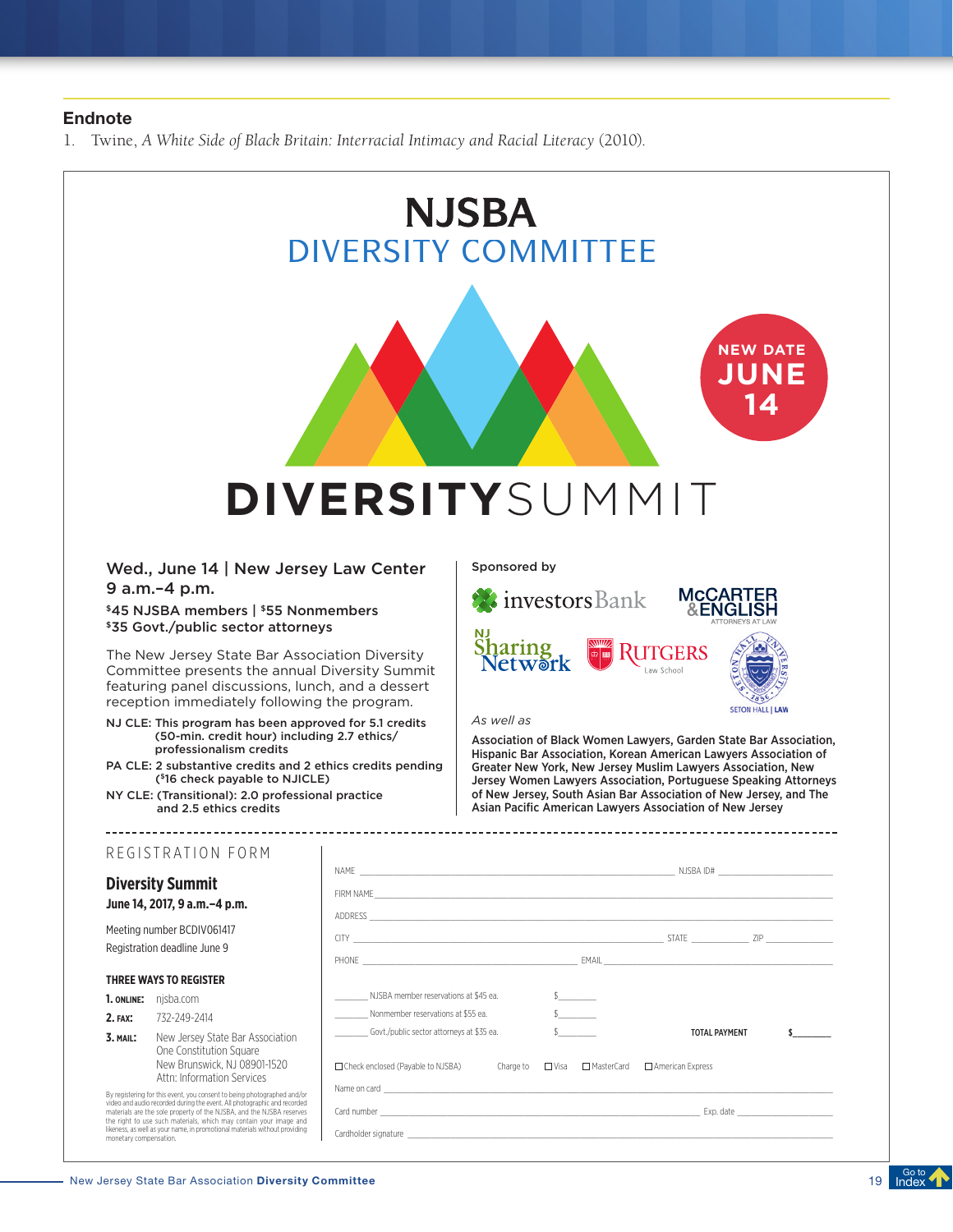# <span id="page-19-0"></span>Reflections on *Hillbilly Elegy*: *A Memoir of a Family and Culture in Crisis*, by J.D. Vance, Through the Lens of the Law and Diversity

*Reviewed by Norberto A. Garcia*

A common suggestion in programs promoting<br>diversity is that executive board members of<br>organizations read at least one book a year by<br>an author with a diverse background. Based on this diversity is that executive board members of  $\blacktriangle$  organizations read at least one book a year by an author with a diverse background. Based on this suggestion (and because his book has received a lot of attention in light of Donald Trump's unprecedented ascension to the presidency), I read *Hillbilly Elegy,* by J.D. Vance. The book received a lot of press last year in light of the Trump campaign's appeal to red-state America.

Following is a review of the book through the prism of diversity in the legal profession.

At first blush, Vance does not seem ideally suited to be considered an author from a diverse background: He is white, straight, male and Protestant. On closer inspection, he comes from a background that does not generally yield Ivy League lawyers: He is Appalachian, Scotch-Irish and comes from a historically impoverished family.

Vance's story is compelling. He grew up in the Rust Belt city of Middletown, Ohio, and the Appalachian town of Jackson, Kentucky. (Middletown is home to the once-mighty Armco Steel.) He enlisted in the Marine Corps after high school and served in Iraq. He went on to graduate from Ohio State University and Yale Law School. He is currently a principal at a leading Silicon Valley investment firm.

The book is a personal reflection on what happens to a community when the industrial economy evaporates. The book reads like a novel more than a memoir. It is not an academic study, not a theoretical argument and not a survey of class in America. In that sense, it is not a book I found myself underlined numerous passages in for later reflection. Representing Vance's personal story, warts and all, it is anecdotal rather than comprehensive, yet still insightful.

The book tells the tale of how the scourge of drugs, the decline of the industrial economy in America, the break up of traditional family and the lack of religion have operated to create a disaffected class of white voters in middle-America.

Vance gets away with many complaints that might otherwise be labeled discriminatory, because he is criticizing his own background, which consists of what he affectionately calls "hillbillies." This is a group that has been among the working poor for a long time—first as day laborers in the slave economy, then as sharecroppers, later as coal miners and eventually as industrial workers.

Vance highlights the similarities between what poor blacks endure and what poor whites endure. He opines that the latter does not receive the attention the former does.

He speaks of the Appalachian whites being an immigrant group within the United States—transplanted whites from Appalachia (in his case from Jackson, Kentucky) were intentionally courted by the steel industry to move to industrial states such as Ohio, Michigan and Pennsylvania (in his case Middletown, Ohio), where they experienced culture shock. The broader community of Appalachians was thrust into a world that respected a different family structure than the one they came from. They experienced prejudice and discrimination from the local white families.

From the perspective of the law and diversity, if the book were describing poor African American or Hispanic communities, it would be ostracized as a racist polemic. Because the book criticizes the last politically safe target of public scorn or ridicule—poor whites—it has been accepted with limited protest. It helps that Vance is a product of the community he criticizes.

The book paints a bleak picture of Rust Belt America, and the impact the loss of industry has had on society. Vance describes the mentality of his peers as "learned helplessness." Many have given up on the idea of upward mobility. One friend quits a job because he is sick of waking up so early and then spends his time complain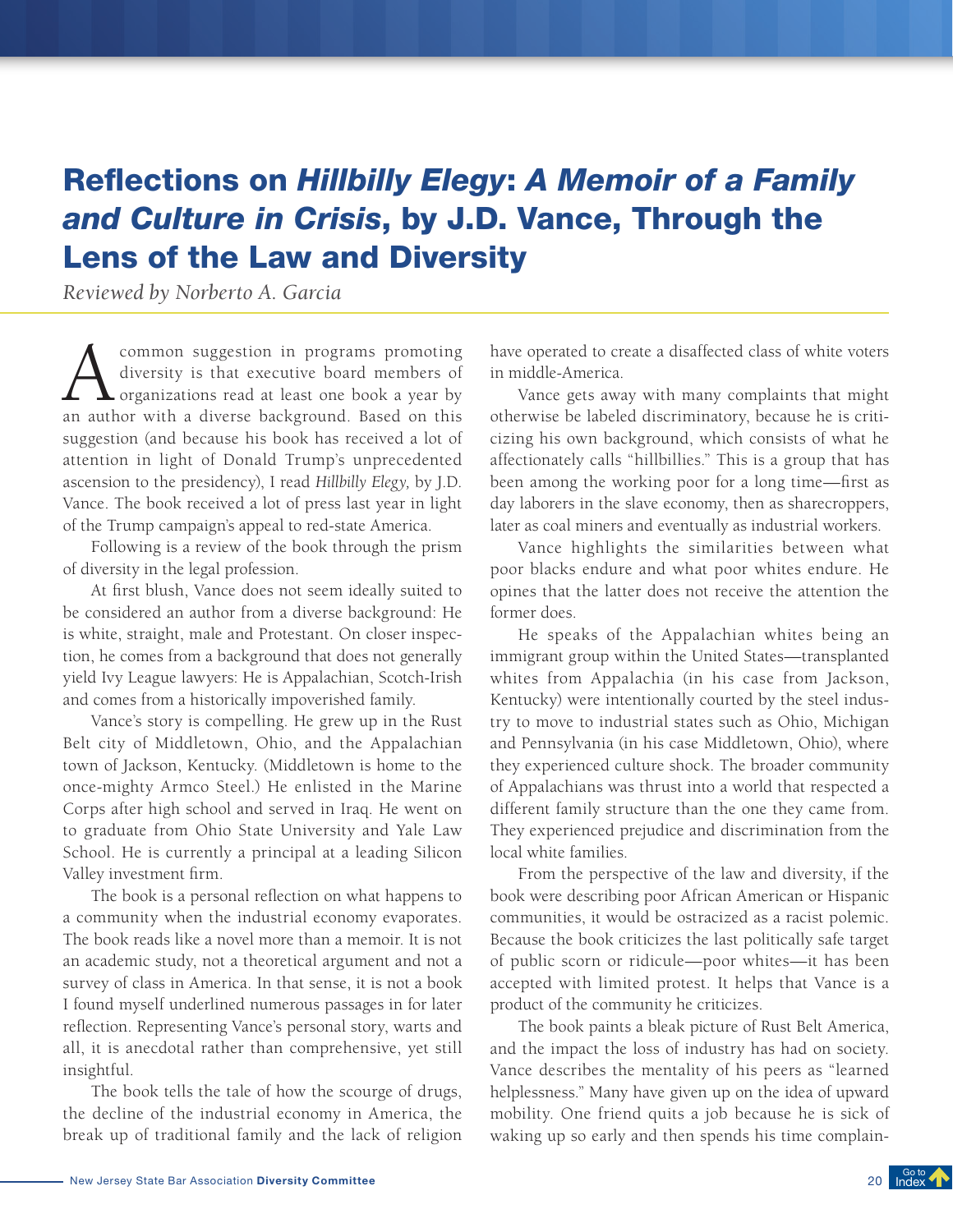ing about the "Obama Economy" on social media. Another fellow worker with a pregnant girlfriend risks losing a good-paying job with great health benefits by constantly missing work. When he is finally terminated, he blames his employers for being heartless. The learned helplessness and cynicism leads to a sense that one cannot trust the news, politicians or academics.

When friends learn that Vance attends Yale, they ask if he marked off a minority category on his school application. Vance notes the lack of agency in his community, "a feeling that you have little control over your own life and a willingness to blame everyone but yourself." He believes this view is in stark contrast to the larger economic landscape of modern America.

A large part of the book focuses on how addiction has devastated his community—from alcoholism to opiate addiction to the current heroin crisis. In 2014, more people died from drug overdoses than from natural causes in Butler County, where Vance's hometown is located. In fact, his own mother was addicted to various drugs for many years.

The book stresses how the loss of a structured family can have debilitating effects on children. It is interesting that despite Vance's fractured family history (his mother married multiple times and had multiple boyfriends, which led to Vance having numerous step-siblings), both he and his biological sister seem to have done very well for themselves. He credits a loving, caring surrogate set of parents—his grandparents—with helping him succeed. They stepped in to raise him when his mother's addiction resulted in her absence from his life. In general, he notes, those who escaped his bleak background left town or married outsiders.

Vance attacks the perception that lower-income whites in Appalachia and Rust Belt states are particularly religious. He notes statistics show that whites in these communities attend church less frequently than more-affluent and better-educated whites. He claims this is based, in part, on lower-income whites seeing the church as an upper-crust institution looking for money, as opposed to a source of spirituality.

Vance criticizes poorly implemented social programs that allow a large minority of people in his community to live off "the dole" while breeding resentment among everyone else. He recounts how he could not afford a cellphone, yet saw people on government assistance programs with expensive ones. He writes, "Political scientists have spent millions of words trying to explain how Appalachia went from staunchly Democrat to staunchly Republican in less than a generation…I could never understand why our lives felt like a struggle while those living off government largess enjoyed trinkets that I only dreamed about."

From a legal perspective, while there will always be abuse, those who criticize welfare programs are often unaware of how much the government helps subsidize their own lifestyle.

There is a vivid description of how out of place Vance felt at Yale Law School; he was older, poor and had a military background. His recollections are similar to the stories I have heard from minority students who attend elite academic institutions.

The book highlights the dearth of military veterans in the halls of Ivy League academia. This allows for a glaring hole in the fabric of the national conversation on the topic of war, service and patriotism.

The overall theme of the book is that there is a segment of the white American population that is in deep trouble. The idea that the concept of "white privilege" does not provide immunity from the effects of poverty and family dysfunction seems obvious, but Vance gives this group a distinct voice. His solution is as follows: Stop blaming everyone else and ask what can be done to make things better, the old 'pull yourself up the bootstraps' answer to economic woe. Develop stronger families, supportive communities, more church connections and a more-positive attitude, a secular take on the prosperity gospel.

There are possible solutions to be drawn from the book when viewed from the perspective of the law and diversity programs. Vance notes that gifted students from his neighborhood were not properly steered toward more selective academic institutions because of poor counseling from family, friends and school officials. They were led to believe these schools cost too much, when, in fact, aid packages made them more affordable than local colleges and trade schools. Elites rely on parents and other networks to advise them on life choices. Isolated poor communities do not have access to such counsel. This is a problem that can, perhaps, be addressed through outreach and internet resources.

Another interesting aspect of Vance's message is how important his service in the Marines was in shaping his development. It would be interesting to research how many of society's ills, if any, can be traced to the abandonment of a universal draft in 1973.

My takeaway from the book and its ensuing public-

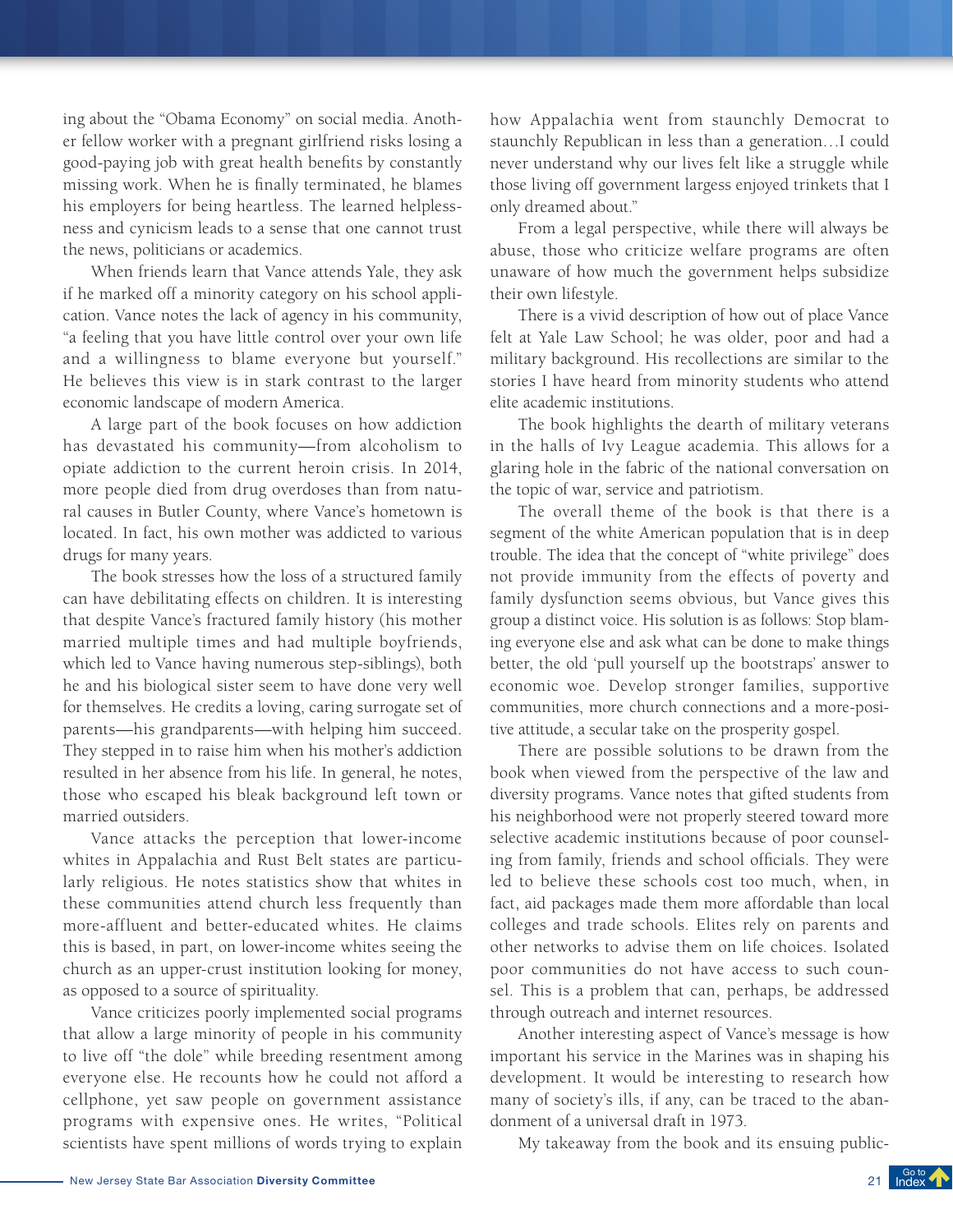ity is that we have become too insular in our approach to certain topics. If an argument falls outside the accepted orthodoxy on a given topic, it is not addressed or debated. It is shouted down or excluded from the conversation. The opposing view is labeled racist, sexist, reactionary or worse. The person presenting the argument is likewise labeled a pariah, so someone with a moderate position ends up simply keeping their opinion to themselves. It's simply not worth the risk, and this creates a vacuum, which creates an echo chamber.

It is too easy to dismiss people with opposing views as racist or ignorant, without considering the genesis of their positions. And when an extreme view is presented, even if backed by mere sophistry, we may not be equipped with the proper weaponry to combat it. This seems to be where we are at the present time. It allows bullies with toxic viewpoints to take hold of the public debate, and public opinion is easily swayed by demagogues of all political stripes.

In interviews during the 2016 election cycle, Vance opined that the reason people he grew up with shifted from the Democratic Party to Trump was that he made them feel better about themselves. In an interview with National Public Radio's Terry Gross, Vance stated, "There's a recognition that Trump isn't going to solve a lot of their problems, but at the end of the day, he's the only person really trying to tap into this frustration…A lot of people feel that you can't trust anything Hillary Clinton or Barack Obama say, not because they necessarily lied a lot but because they sound so filtered and rehearsed. Donald Trump, if nothing else, is relatable to the average working class American because he speaks off the cuff. He's clearly unfiltered and unrehearsed."

Trump said things to the elites that people from Vance's background wished they could say themselves. He tapped into their frustrations. From the viewpoint of the law and diversity, I find this unfiltered discourse to be a short-term problem. There is a reason people should filter what they say—toxic speech, bigotry, prejudice and racism should have no place in society. Despite this, I am a firm believer in the idea articulated by Justice Louis Brandeis, that sunlight is the best disinfectant. Let the people who feel this way expose themselves so reasoned argument can defeat the errors in this type of thinking. This is slowly happening, but it is a painful conversation. It is sometimes not even a conversation—it is a white student body yelling 'build that wall' at opposing players from a visiting team from a predominantly Hispanic school. But the pain of this unpleasant conversation, rather than 'safe zones' that stifle speech, will hopefully lead to growth and progress.

As lawyers, the book informs us that we need to focus attention on the issues of addiction, unequal access to information and forming bonds across diverse communities. This can be done through litigation, political pressure and educational programs. There needs to be a search for commonality. We need to stop treating different communities as the foreign 'others' out there to take what should be ours. As a diverse community, we need to make an effort to reach out to other voices, even those we may find to be adverse to ours—perhaps especially those voices we find most repugnant. I believe our commonalities outweigh our differences.

*Norberto Garcia is a certified civil trial attorney and is a partner at Javerbaum Wurgaft in Jersey City. He currently serves as second vice president of the New Jersey State Bar Foundation.* 

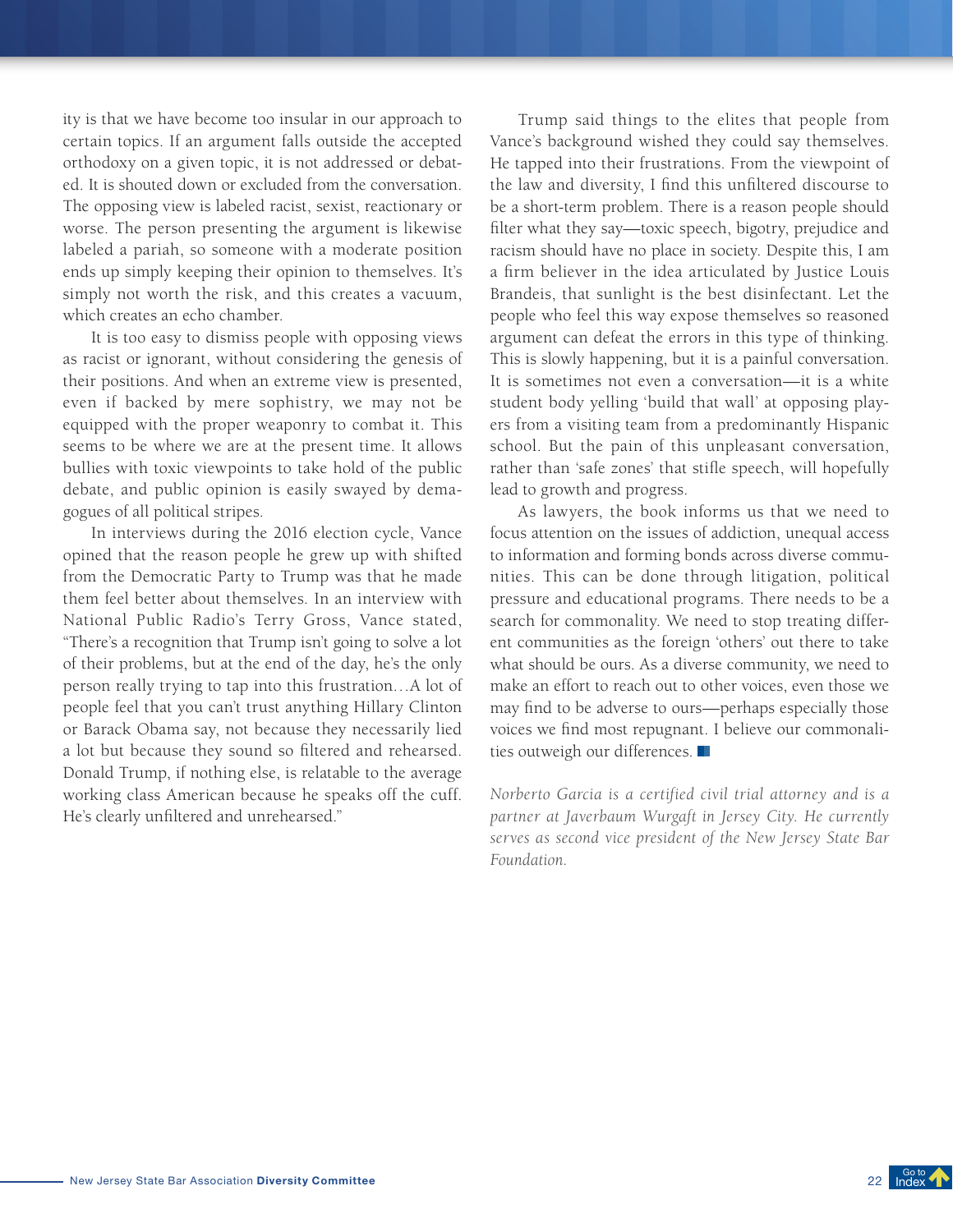# <span id="page-22-0"></span>Bringing the Fight Home: Environmental Justice Remains a Local Imperative

*by Jacob J. Franchino and Shawn M. LaTourette*

At the New Jersey State Bar Association's<br>Annual Meeting, the Diversity Committee<br>will co-sponsor a panel of private practice and<br>nongovernmental organizational attorneys to discuss Annual Meeting, the Diversity Committee will co-sponsor a panel of private practice and nongovernmental organizational attorneys to discuss "Environmental Justice: Why Race and Class (Still) Matter." As much a movement as it is a legal concept, the notion of environmental justice (or EJ, as it is often called) materialized in the latter half of the 20th century, and has come to mean different things to different people. The U.S. Environmental Protection Agency's (EPA) website offers the following definition:

Environmental justice is the fair treatment and meaningful involvement of all people regardless of race, color, national origin, or income, with respect to the development, implementation, and enforcement of environmental laws, regulations, and policies.<sup>1</sup>

The EPA's conception of EJ is framed with a universality of ambition that some might argue—while not philosophically objectionable—ignores the uncomfortable reality that the concerns to which EJ efforts are most often directed affect the poorest communities, and that the people making up those communities tend, disproportionately, to be people of color.

This reality has been at the core of the EJ movement since its earliest days. Indeed, the movement is now commonly understood as springing from the civil rights movement.2 While there can be little doubt that the raisedconsciousness and spirit of social activism that fueled the broader civil rights movement also fueled EJ concerns, the EJ movement more accurately began as a series of discrete grassroots actions directed primarily at local environmental concerns. Together, these relatively isolated actions began to develop a collective trajectory and a shared momentum around their identification of a common reality: Environmentally undesirable facilities seemed routinely to be sited in poor communities of color, which bore a

disproportionate amount of the negative externalities of industrial land use decisions.<sup>3</sup> It was this issue that, in the late 1970s and early 1980s, spurred protests against a PCB landfill by activists in Warren County, North Carolina, attracting national attention and leading some to mark it as the genesis of the EJ movement.4

On the heels of the protests in Warren County, and others like it, two key reports that would solidify the EJ movement were published. The first, issued by the United States General Accounting Office in 1983, focused on the Southeastern United States, and discovered that the majority of landfills were placed in poor and African-American communities.<sup>5</sup> The second, a more exhaustive study of the locations of commercial hazardous waste facilities across the entire country, was conducted by the United Church of Christ's Commission for Racial Justice and released in 1987. This latter study concluded that race was the key factor in determining where hazardous waste facilities would be located nationwide.<sup>6</sup> These two reports, along with a litany of other writings, protests, court battles, and even an executive order,<sup>7</sup> served to galvanize the fight against discrete industrial facility siting decisions into a cohesive EJ movement.

It was against this backdrop that Chester, Pennsylvania, a small, predominantly African-American city in Delaware County, would become ground zero of the EJ movement in the 1990s. In Chester, the movement found a community with not only high rates of poverty, crime, and unemployment, but also with higher than average blood-lead levels in children, a higher than average risk of cancer, a mortality rate higher than the rest of the county, and the highest child-mortality rate in all of Pennsylvania.8 To EJ advocates, it was no coincidence that Chester also happened to be home to a disproportionate number of commercial hazardous waste facilities. In fact, between 1987 and the mid-1990s, five waste facility permits were issued for the city of Chester, with a total potential capacity of 2.1 million tons of waste per year. Meanwhile, in the rest of Delaware County (which

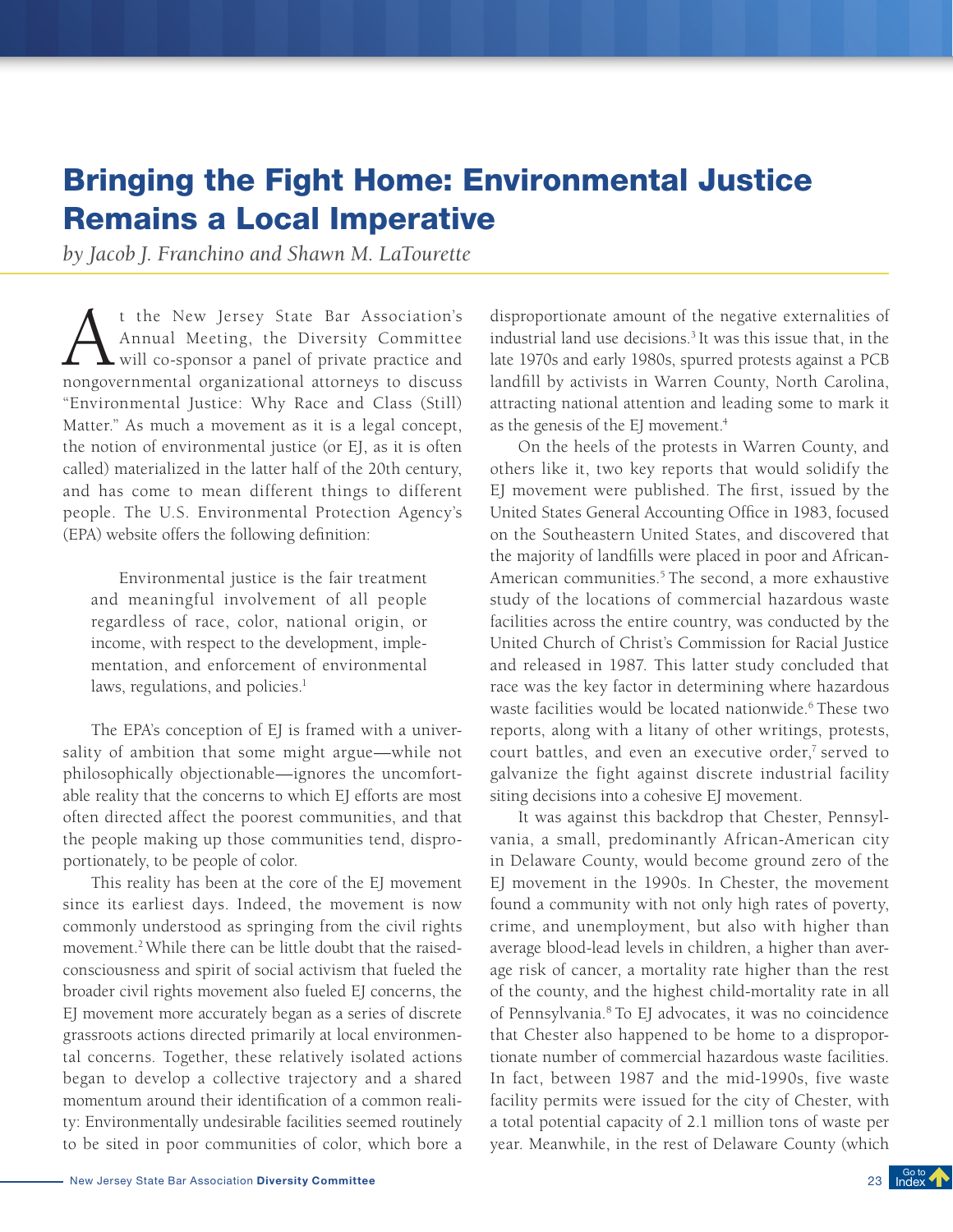was apparently more than 91 percent Caucasian), only two such waste facility permits were granted, and their combined capacity was  $1,400$  tons per year.<sup>9</sup> Taking aim at the flow of waste and industrial facilities into the city, local citizens formed a group to give voice to the environmental concerns of the community. Eventually, through the involvement of public interest lawyers, the group, Chester Residents Concerned for Quality Living (CRCQL), began pursuing legal avenues to limit, or at least frustrate, attempts to locate additional industrial and waste facilities in Chester.

In 1996, CRCQL filed a suit in federal court against the state environmental agency alleging their issuance of a permit to a petroleum-contaminated soil remediation plant was a violation of residents' civil rights under Section 601 of the Civil Rights Act, Title VI, as well as a violation of EPA regulations promulgated under Section 602 of Title VI. The latter claim proved essential.

Under Section 601, there is an express private right of action for individuals, but succeeding on such a claim requires a showing of intentional discrimination. Since CRCQL (and indeed most plaintiffs alleging violations based on the discriminatory siting of waste facilities), could not demonstrate that the high number of such facilities in Chester was the direct product of intentional discrimination, their only hope was for the court to infer a private right of action under Section 602. In such an event, CRCQL would be able to succeed on a disparate impact analysis, based on a showing that the state's siting decisions disproportionately affected the African-American residents of Chester.

In 1997, the Third Circuit held that CRCQL could maintain an action under discriminatory effect regulations promulgated by the EPA pursuant to Section 602.10

While the Third Circuit's decision was a major victory for the residents and EJ advocates, it ultimately proved fleeting, as the underlying state permit expired after the ruling, leading the Supreme Court to declare the issue moot and vacate the Third Circuit's judgment before addressing its merits. In the years that followed, the Supreme Court cast further doubt upon the precedential value of the Third Circuit's earlier decision in Chester when it issued its decision in *Alexander v. Sandoval*, 11 seeming to foreclose the possibility of inferring a private right of action under Title VI based on federal regulations that target disparate impact.

While the Chester example proved anticlimactic with respect to the residents' civil rights claims against the state, it brought forth a critical acknowledgement, that industrial facilities have been routinely sited in poor, largely minority communities. The Chester example suggests that one potential cause is that industry was attracted to Chester, and cities like it, because it represented a path of least resistance. By organizing and resisting the siting of hazardous waste facilities in their city, the people of Chester altered the land use calculus of some industrial sectors, and inspired greater engagement in local decision-making.

Chester's fight typifies what the EJ movement has, at its center, done most effectively. It is a movement that continues, almost necessarily, to be fought most prominently at the local level. While prevailing notions of environmental justice have expanded over the years, taking on a broader range of issues, the outcomes that highlight the injustices at the core of the movement remain predominantly local.

The local nature of EJ concerns is manifest in the ongoing water crisis in Flint, Michigan. The crisis in Flint is one deeply grounded in governmental miscalculation, and, some would argue, indifference. In short, between 1967 and 2000, Flint's public water was supplied by the Detroit Water and Sewerage Department under the terms of a long-term contract. Prior to 1967, Flint's water was supplied by a city-owned system established in 1883, which drew from the Flint River and treated the supply at a waste treatment plant. This aged system served only as an emergency backup after 1967, and was run just a handful of times each year, solely for maintenance purposes. After the initial contract expired in 2000, the arrangement with Detroit continued on a year-to-year basis, subject to what turned out to be consistent rate increases each year. In early 2014, after failing to negotiate the terms of a renewal term with Detroit, the city began treating water from the Flint River, using the old system, and distributing it to residents.

Soon thereafter, residents began to complain about the smell, taste, and appearance of the water. Eventually, General Motors ceased using it in their plant entirely, noting its corrosive effect on its parts and machinery. What is now known is this: The water treatment was inadequate, leading to the distribution of corrosive water that, in addition to causing a number of independent health problems, eventually began leaching lead from the city's aging pipes; elevating blood-lead levels in residents, particularly children; and exposing them to a variety of health risks. Despite the rapidity with which these issues

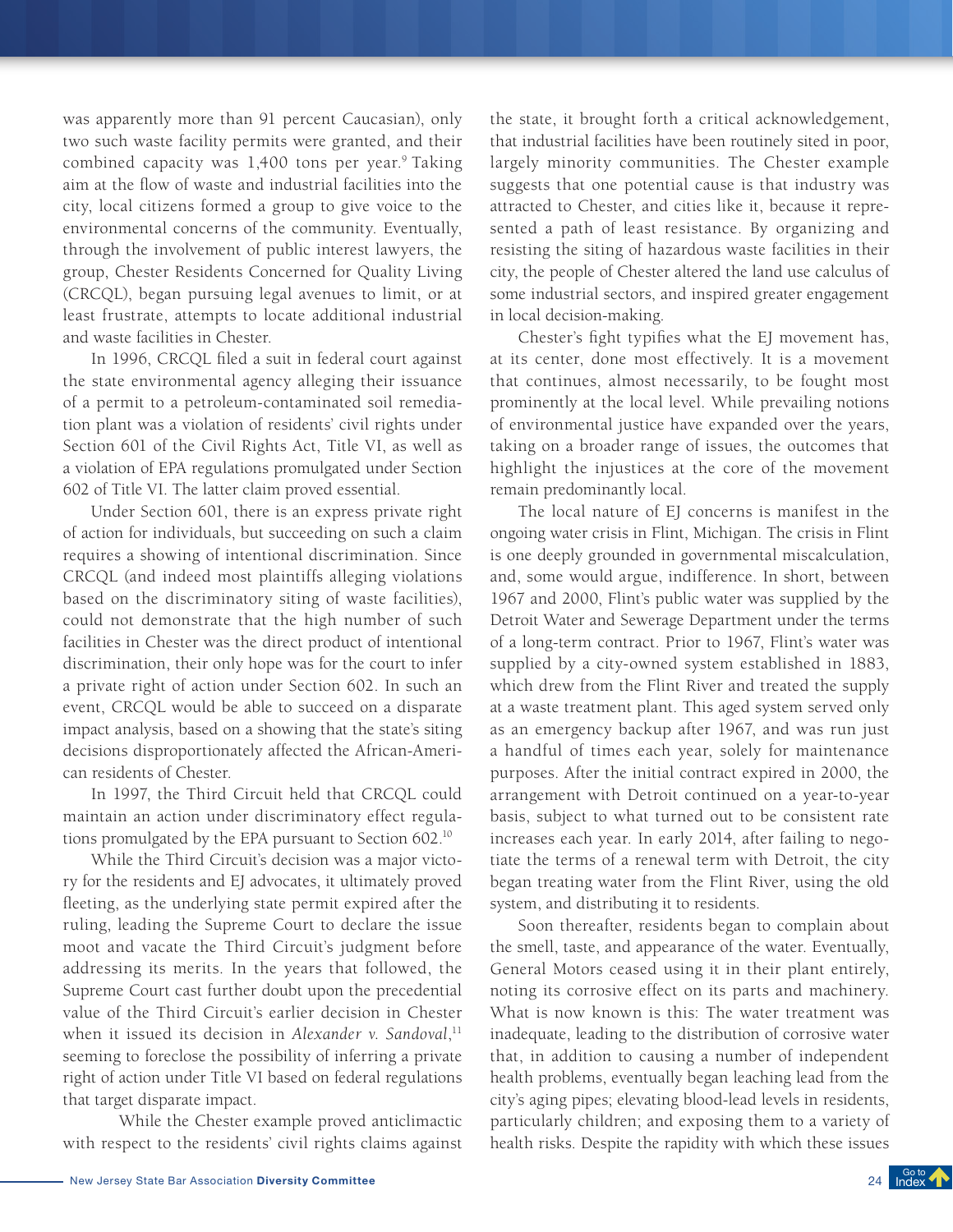began revealing themselves, it was not until late 2015 that there was even a basic recognition from authorities that Flint's water was problematic.

The decisions, failures, and neglect, which led to the water crisis in Flint, implicate a multitude of governmental agencies and actors. They are exhaustively detailed in a report commissioned by Michigan's governor.<sup>12</sup> But each of these decisions, failures, and instances of neglect might be seen to emanate from a single event: Flint's placement under emergency state control pursuant to Michigan's Emergency Manager Law. The economic and demographic conditions of Flint had, even before the water crisis, come to represent to many the type of industrial decline that has ravaged working-class communities since the late 20th century. As manufacturing jobs dwindled, so too did the population of Flint. By 2010, Flint's population was half of what it was in 1960, over 40 percent of its population was living below the federal poverty threshold, the median value of its owner-occupied homes was one-fifth of the national average, and the city was plagued by crime.

The importance of emergency control to the story lies not in the propriety of such a measure in principle, but in its practical effect on local control and its functional detachment from local concerns. As the governorcommissioned report on the crisis explains, the crisis in Flint occurred "when state-appointed emergency managers replaced local representative decision-making in Flint, removing the checks and balances and public accountability that comes with public decision-making."13

If the strength of the EJ movement is at its peak when directed locally, the tragedy in Flint presented a unique challenge, in the sense that the key decision makers operated externally, removed from the crisis and its victims. But while the challenge may have been unique, the lesson learned was less so. As the governor-commissioned report would go on to proclaim, the crisis in Flint is "also a story [ ] of something that *did* work," noting that were it not for "the critical role played by engaged Flint citizens, by individuals both inside and outside of government who had the expertise and willingness to question and challenge government leadership, and by members of a free press," the crisis may never have been exposed and mitigation efforts may never have begun.<sup>14</sup>

Today, the EJ movement is often viewed as a coherent, unified movement. Conceptually, this perception is not inaccurate; there is absolutely a shared understanding of the movement's existence as a wide-ranging phenomenon that is directed at protecting minority and low-income populations from absorbing negative environmental outcomes by virtue of their relative social, economic or political weakness. This broad view of the movement, however, is most useful in the abstract, as a point of reference. In practice, the EJ movement is most effective when it is operating at the local level, directed toward unique local concerns. It is this power to effect meaningful, practical change on the local level, often by supporting local actors, which drives the EJ movement, even today.

The broader understanding of the movement has no doubt served to compound the effectiveness of local action, strengthening mobilization, increasing attention, and increasing pressure on decision-makers. Just as it was in the beginning, however, the fight for environmental justice is most often a local one.

*Jacob J. Franchino and Shawn M. LaTourette are associates in the real property and environmental law department at Gibbons P.C. of Newark, where they represent clients in environmental counseling, litigation and transactional matters.*

### **Endnotes**

- 1. *Environmental Justice*, Environmental Protection Agency, https://www.epa.gov/environmentaljustice. This message has remained static on the EPA's website since at least 2008.
- 2. *See, e.g.,* Jonathan C. Augustine*,* Environmental Justice in the Deep South: A Golden Anniversary Reflection on Stimulus and Change, 47 *U.S.F.L. Rev.* 399, 433 n. 48 (2013)(listing a number of articles and commentators who have posited the environmental justice movement as a part of the broader civil rights movement).
- 3. *See e.g.* Sheila Foster, Justice from the Ground Up: Distributive Inequities, Grassroots Resistance, and the Transformative Politics of the Environmental Justice Movement, 86 *Cal. L. Rev*. 775, 788 (1998).
- 4. Augustine, *supra*, at 410.
- 5. U.S. General Accounting Office, Siting Hazardous Waste Landfills and Their Correlation with Racial Status of Surrounding Communities (1983), [http://archive.gao.gov/d48t13/121648.pdf.](http://archive.gao.gov/d48t13/121648.pdf)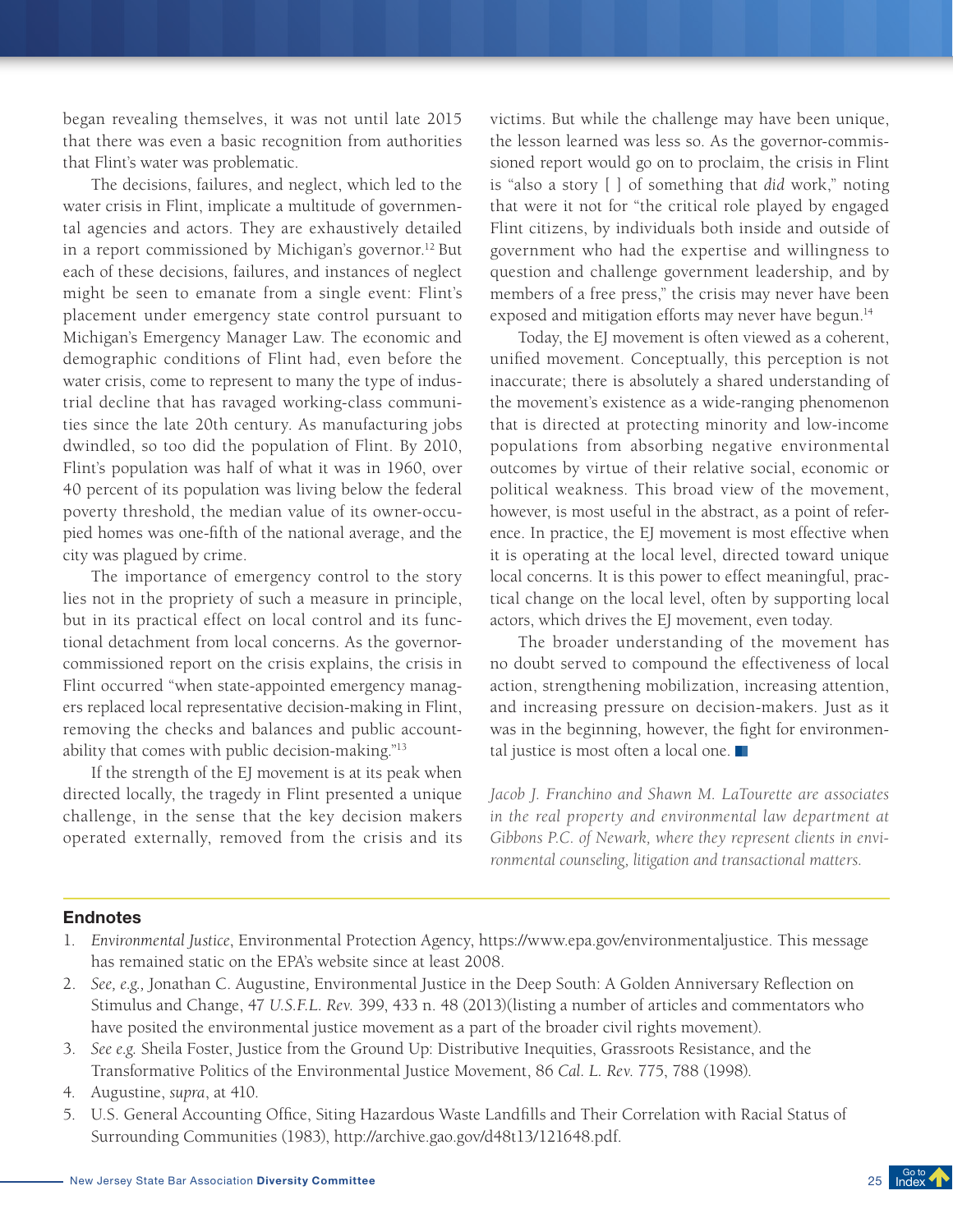- 6. United Church of Christ, Commission for Racial Justice, A National Report on the Racial and Socio-Economic Characteristics of Communities with Hazardous Waste Sites (1987), available at https://www.nrc.gov/docs/ML1310/ ML13109A339.pdf.
- 7. In 1994, President Clinton signed an executive order directing, among other things, that "each Federal agency shall make achieving environmental justice part of its mission by identifying and addressing, as appropriate, disproportionately high and adverse human health or environmental effects of its programs, policies, and activities on minority populations and low-income populations." Exec. Order No. 12898, 59 F.R. § 7629 (1994), available at https://www.archives.gov/files/federal-register/executive-orders/pdf/12898.pdf.
- 8. *See* Foster, *supra*, at779 and 782.
- 9. *Chester Residents Concerned for Quality Living v. Seif*, 132 F.3d 925, 928 (3d Cir. 1997), *vacated*, 524 U.S. 974, (1998).
- 10. *Id.*, at 937.
- 11. 532 U.S. 275 (2001).
- 12. Flint Water Advisory Task Force, Final Report (March 21, 2016)(emphasis in original), available at https://perma. cc/4REX-3HSV.
- 13. *Id.*
- 14. *Id.*

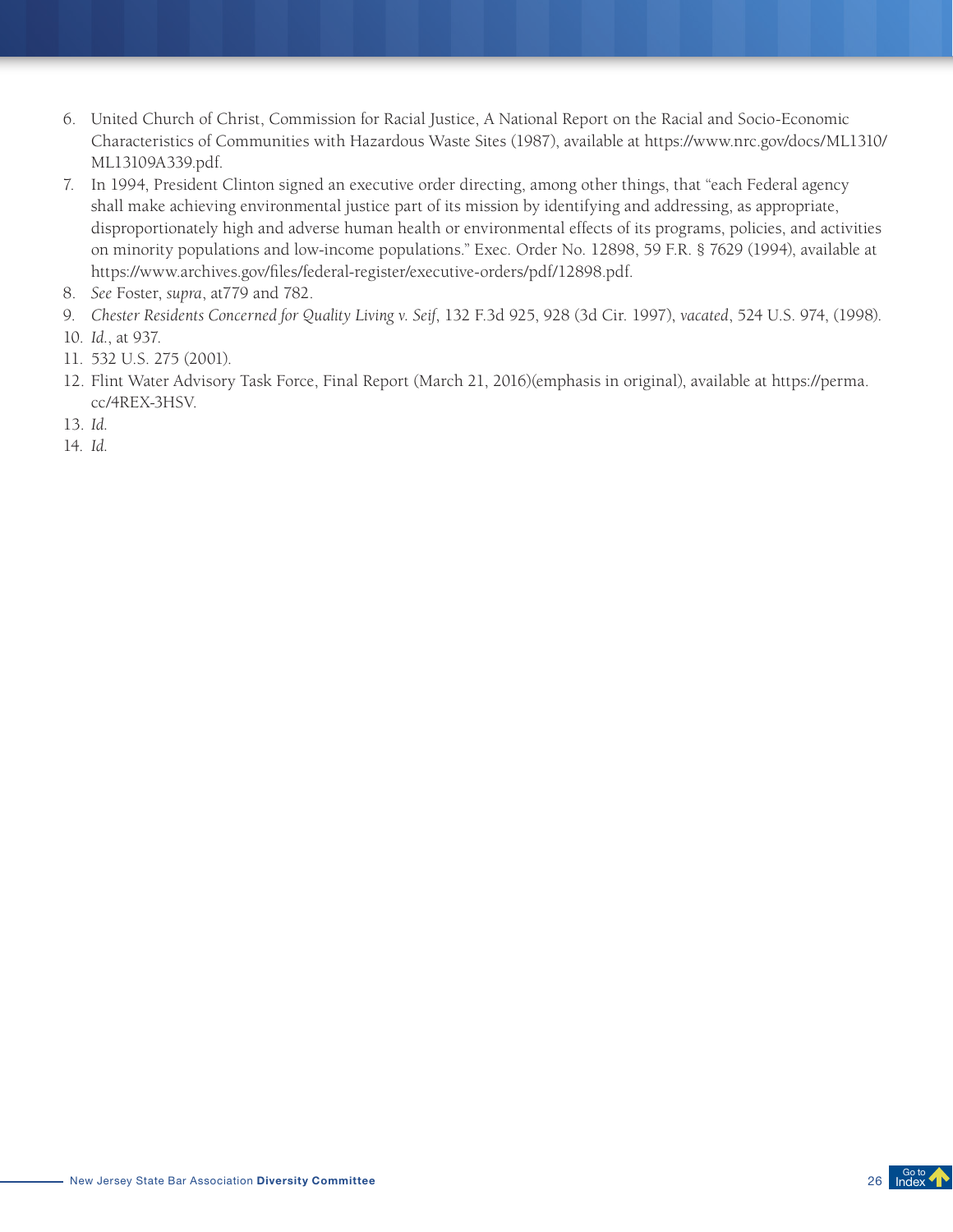# <span id="page-26-0"></span>**Commentary** Bail Reform and the Immigration Dilemma: The First Unknown Hurdle

*by Michael Noriega*

S weeping changes are often touted as a remedy to some deficiency or harm that has purposefully or systematically corrupted a process, and the recent revisions to New Jersey's money bail system are some deficiency or harm that has purposefully or systematically corrupted a process, and the recent revisions to New Jersey's money bail system are no exception. Defendants have been spending inordinate amounts of time in custody awaiting trial or court appearances, solely because they could not afford to pay nominal bail amounts. The state undertook the behemoth effort of overhauling the bail system by choosing to focus on a defendant's danger to the community rather than on his or her financial resources when determining bail. But like so many sea changes, it is likely to have unintended consequences. One unexpected pitfall is faced by non-citizen defendants, and it will require substantial attention once its adverse effects on the criminal justice system are fully recognized.

### Criminal Justice Reform

Criminal justice reform went into effect on Jan. 1, 2017. A monumental shift in the criminal justice system, it has its roots in an attempt to address a disparity between the economic means of low-risk defendants and their success in achieving pre-trial release. Signed into law on Aug. 11, 2014, the legislation redefined the pretrial release process. With it, judges wield authority to order the release of an 'eligible' defendant subject to defined conditions after the individual is screened via a risk-assessment scheme.<sup>1</sup> The release will be ordered in lieu of monetary bail. In addition to the new rules, departments, and procedures following implementation of Criminal Justice Reform, new complexities have now come to light. The author believes the intersection of immigration and criminal justice reform is creating a new host of problems that must now be addressed as the new system takes hold.

#### Under Prior Law

It is common knowledge that today criminal defendants who are not United States citizens can face dire immigration consequences as the result of their charges. As of March 2010, criminal defense attorneys are responsible for properly informing their non-citizen clients of the immigration ramifications of criminal charges.<sup>2</sup> In the six years since the Supreme Court mandated that criminal defense attorneys take on the added work of understanding and advising on immigration law, the exact process of what happens to the criminal defendant after sentencing still remains somewhat mysterious. Currently, the precise moment when an open criminal charge begins to impact the immigration status of a non-citizen is not easily identifiable. Clearly, once a disposition is reached and the charges are resolved, immigration issues will absolutely surface, but, in reality, the analysis regarding these issues should begin much sooner, potentially at the time of arrest.

At present, the moments in which a police officer is authorized to issue a summons or warrant may change the entire outcome for someone's path through the immigration system, as a warrant may lead to an Immigration and Customs Enforcement (ICE) detainer being issued, while a summons may not, since the defendant will never reach the jail in those circumstances.3 Once the ICE detainer exists, the person will have to face immigration authorities before his or her ability to post a bond can be determined.<sup>4</sup>

Therefore, under the previous bail system, a criminal defendant faced a difficult choice: bail out and confront the immigration authorities for a chance to receive a bond or face time in the county jail while his or her criminal case wound its way through the criminal justice system. In most instances, there was no real choice, as the only defense to their removal hinged entirely on the proper resolution of their criminal charge. For some, who unwittingly or hastily posted their criminal bail without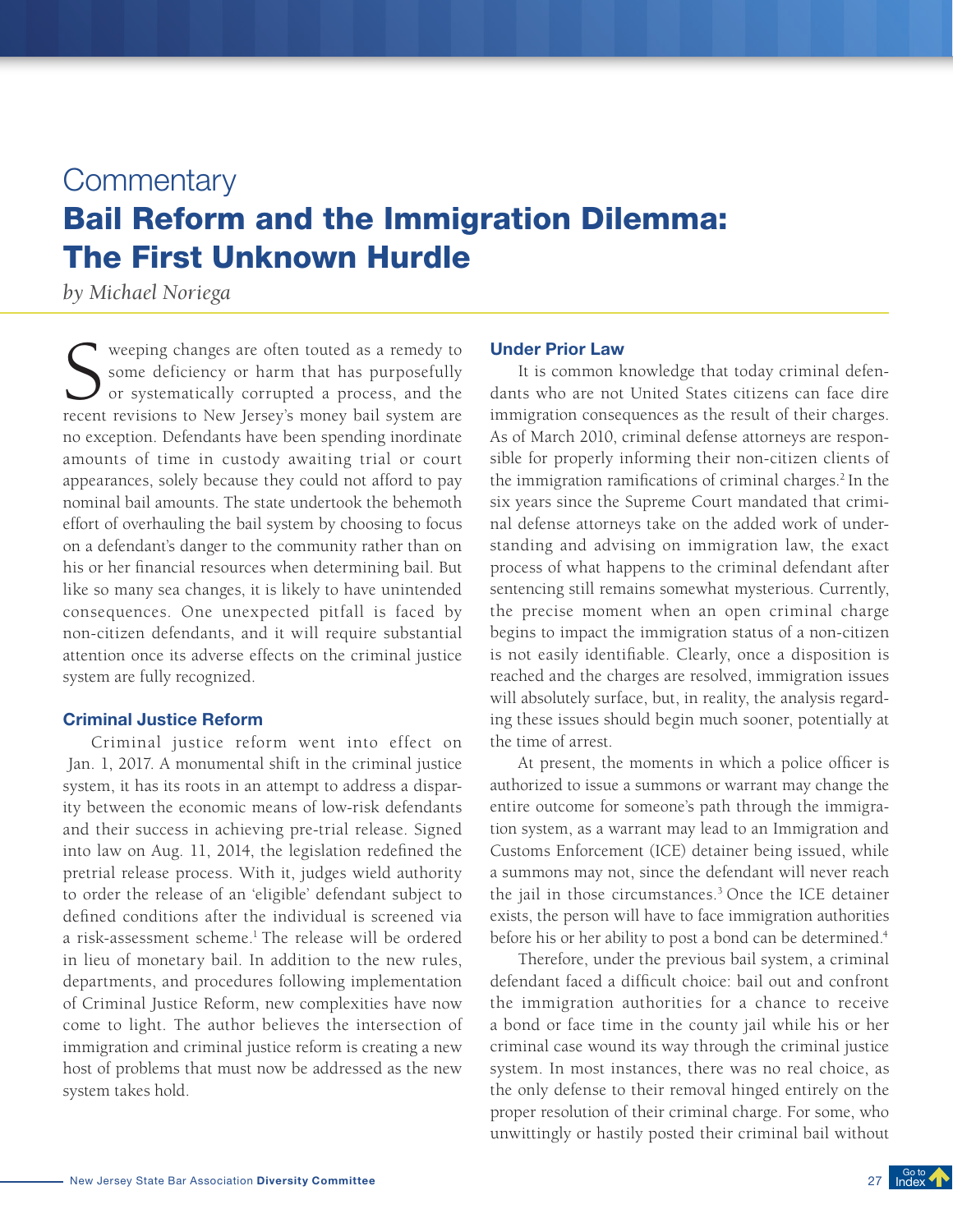investigating the consequences, they would have to enter the gauntlet of removal proceedings from custody, while simultaneously attempting to accelerate and positively resolve a pending criminal matter if they were to have any chance of remaining in the country.

The immigration consequences of these cases can be bleak. Under the Immigration and Nationality Act (INA), immigration judges wield greater authority to deny a bond than their state court counterparts. Under the provisions of mandatory detention, the immigration judge need only determine that an individual is a danger to the community to decide that no bail is appropriate. Such a determination can come from a variety of offenses in the state system, from petty theft to non-violent drug offenses.<sup>5</sup>

Once an individual is deemed subject to mandatory detention, he or she must face the removal process from within custody. This is problematic, because most remedies to removal require proof that any conviction record does not disqualify the individual from the relief sought. If a defendant in a criminal case was released during the preliminary stages of the criminal process, and the somewhat more expeditious removal process has begun while the person is mandatorily detained, there is little chance of a positive outcome on the criminal case that would favor the removal proceedings. Defendants will either accept removal for lack of any other available options, or will plead guilty prematurely in the hopes of favoring their removal case. Either way, critical decisions were being made for the wrong reasons.

Instead, criminal defendants were better served investigating the immigration impact of their criminal charges and their chances of success. Otherwise, defendants who may have otherwise qualified for relief and a life in the United States were unceremoniously removed, leaving behind a pending criminal charge lodged as an active bench warrant, with little hope of it ever being addressed.

### Under Criminal Justice Reform

Now the question becomes: What can a criminal defendant do when he or she is being unwillingly evicted from the county jail on a third-degree criminal charge and forced into removal proceedings? Non-U.S. citizen defendants will now have to wait a minimum of 24 hours for a decision to be made about their pre-trial release. In that time, ICE detainers will be issued, and if they are deemed eligible defendants and released, they will be taken into immigration custody, where an entirely new process will take hold. A new problem then arises because defendants facing removal proceedings with open criminal charges could find themselves ineligible for bond.<sup>6</sup> Thereafter, they may be found ineligible for relief from removal without the disposition for their criminal charge.

For those with particularly serious offenses, in the first- or second-degree range, the reform will have secured their custody and assured that they face prosecution for their offenses. Upon conviction, they will likely face a limited menu of options to overcome removal, and they will eventually be deported. However, the distinction between offenders the criminal justice reform act considers low-level offenders and those the immigration court considers a danger to the community are drastically different. Therefore, the system now faces an inordinately large number of defendants who face merely third- and fourth-degree charges and are being released from county jails, detained by ICE, and removed before the prosecution of their case is underway. This unexpected consequence will find defendants and their attorneys in the position of advocating for mandatory detention in criminal courts, where it would not otherwise be required, if only to avoid initiating removal proceedings.

#### Immigration Enforcement Memorandum

Adding to the unearthed chaos will soon be the ripples of the just-announced 'immigration enforcement instruction memos' issued by Department of Homeland Security (DHS) Secretary John Kelly. The pair of memos outline the government's aggressive plan to implement President Donald Trump's Jan. 25, executive orders on immigration enforcement. The orders do not change the law as it currently exists, but do change the policy of DHS and the enforcement priorities.

This, in and of itself, is not a novel feat. It is the particulars of the approach President Trump has taken which are unprecedented. The executive orders seek to enforce every immigration law on the books to the furthest extent possible. While all of these laws have existed since being signed by President Bill Clinton in 1996, they have never been executed upon as fiercely as this administration intends to act. By relying on the language of the statute, the order and memo target anyone who is convicted of a criminal offense, is charged with a criminal offense, or has committed acts that constitute a chargeable criminal offense.7 The volume of individuals arrested and charged who will suddenly be targeted by ICE will soon begin to rise, and those indi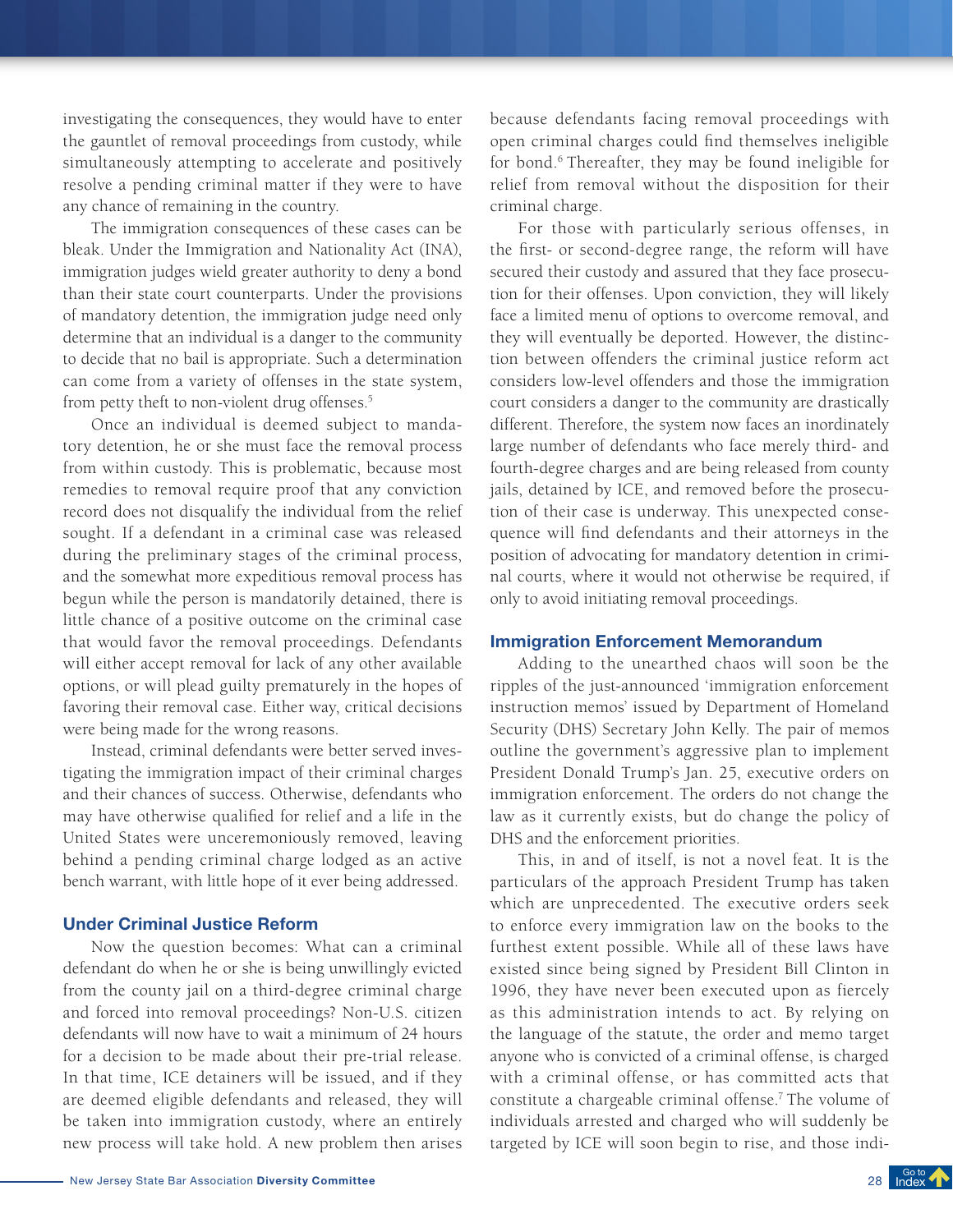viduals will have to face the new gauntlet of criminal justice reform before they face immigration authorities.

Jan. 1, marked a red letter day in furtherance of an effort to correct the longstanding bias against economically disadvantaged defendants. A new and unexpected consequence of this reform is the sudden transfer of criminal aliens to ICE custody earlier than has been seen previously. Jan. 25, now signals a new facet of this emerging hybrid of cases where the intertwined issues of immigration and criminal law will begin to blur. The net effect will be the removal from the United States of low-level, non-violent offenders, a new backlog of open criminal matters, and victims unable to achieve closure. Attorneys need to be vigilant in these matters, as their unsuspecting clients, thrilled at the prospect of being released after 48 hours or less in detention, are now demanding answers from counsel as to why their detention persists, but now under ICE custody.

Stemming from the decision in *Padilla,* and its New Jersey progeny, counsel will be responsible for making clients aware of the consequences, or at least advising their client to secure the appropriate advice.<sup>8</sup> Distressed families are becoming wary of the additional custodial maze, frustrated by the lack of answers as their family members are suddenly missing for hours or days, as they are transferred to one of the numerous ICE detention facilities throughout the state.

State criminal courts should now be fully familiar with the process of securing a criminal defendant who happens to be in ICE custody. Perhaps defense counsel, prosecutors and the courts should take up the task of identifying these matters in order to deal with them outside of the path criminal justice reform has carved out for them. Fair, just, and final conclusions benefit everyone involved in the process, and awareness of this immense problem and direct action on it will go a long way toward achieving that goal.  $\blacksquare$ 

*Michael Noriega is a partner with Bramnick, Rodriguez, Grabas, Arnold & Mangan, LLC, where he serves as the chair of the immigration section and co-chair of the criminal section.*

### **Endnotes**

- 1. *See New Jersey, Judiciary,* Joint Committee on Criminal Justice Reform: *Report to the Legislature on Criminal Justice Reform*, Dec. 2015.
- 2. *Kentucky v. Padilla*, 559 U.S. 356 (2010); *State v. Nunez-Valdez*, 200 N.J. 129 (2009).
- 3. *Galarza v. Szalczyk*, 745 F.3d 634 (3d Cir. 2014)(holding that the "ICE detainer" triggering the commencement of removal proceedings was not a command, but a request.).
- 4. *See Id.*
- 5. *See Matter of Melo*, 21 I&N Dec. 883, 886 (BIA 1997) (holding that distribution of drugs is a danger to the safety of persons.).
- 6. Immigration and Nationality Act § 236.
- 7. AILA/Council Summary and Analysis of Trump Executive Order on Interior Enforcement, Jan. 25, 2017 AILA Doc. No. 17012506.
- 8. *State v. Gaitan*, 209 N.J. 339, 37 A.3d 1089 (2012) (holding that *Padilla v. Kentucky* is not a new rule and denying retroactive application in New Jersey.).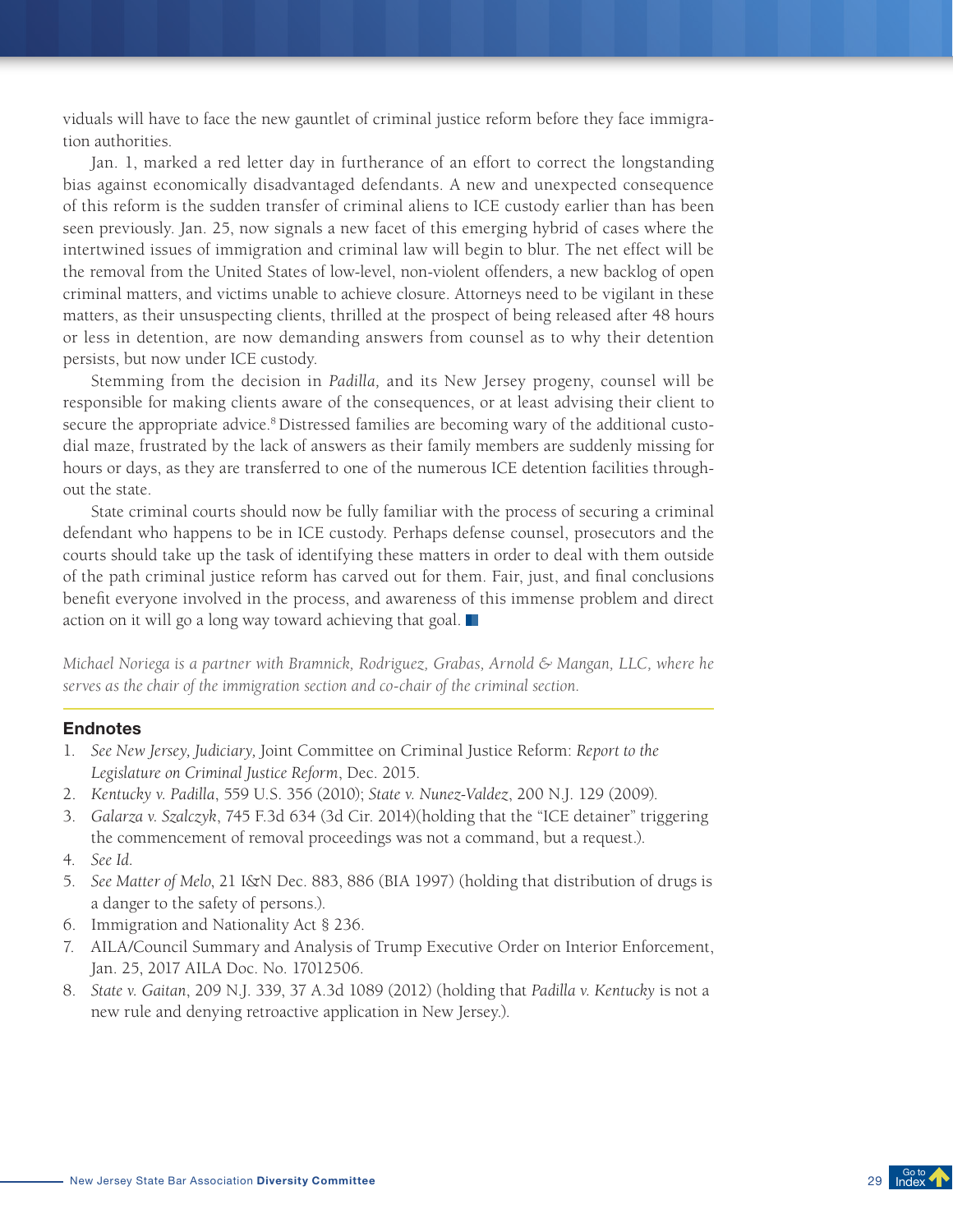# <span id="page-29-0"></span>Did You Really Say That? Ethics Violations for Discrimination Under ABA Model Rule 8.4(g)

*by Kenneth E. Sharperson* 

*This is where the party ends I'll just sit here wondering how you Can stand by your racist friend I know politics bore you But I feel like a hypocrite talking to you You and your racist friend* They Might Be Giants, *Your Racist Friend*<sup>1</sup>

In Aug. 2016, the American Bar Association (ABA) voted to amend the ABA Model Rules of Professional Conduct by adding language that makes it professional misconduct for a lawyer to engage in n Aug. 2016, the American Bar Association (ABA) voted to amend the ABA Model Rules of Professional Conduct by adding language that makes harassment or biased conduct in the practice of law.

ABA Model Rule 8.4(g) (as amended) provides:

it is professional misconduct for a lawyer to...(g) engage in conduct that the lawyer knows or reasonably should know is harassment or discrimination on the basis of race, sex, religion, national origin, ethnicity, disability, age, sexual orientation, gender identity, marital status or socioeconomic status in conduct related to the practice of law. This paragraph does not limit the ability of a lawyer to accept, decline or withdraw from a representation in accordance with Rule 1.16. This paragraph does not preclude legitimate advice or advocacy consistent with these Rules.2

After a comment period, the original proposal was revised as follows:

1. A knowledge requirement was incorporated. The rule now prohibits conduct a lawyer "knows or reasonably should know" is harassment or discrimination. This responds to concerns expressed by some regarding the scope of the prior proposal. The terms "knows"

and "reasonably should know" are defined in the Model Rules, and this dual standard—"knows or reasonably should know"—is widely used throughout the Model Rules. *See* Model Rules 1.13(f), 2.3(b), 2.4(b), 3.6(a), 4.3 and 4.4(b).

- 2. Jury selection concerns were directly addressed. The revisions also include inserting into new Comment [5] what some have called "the Batson Sentence" from current Comment [3] to Rule 8.4. The sentence reads: "A trial judge's finding that peremptory challenges were exercised on a discriminatory basis does not alone establish a violation of this rule."
- **3.** The "legitimate advocacy" exception was moved into the rule itself from the comments, and expanding it to also cover "advice." In addition, the "legitimate advocacy" exception has been moved into the black letter of the rule. It provides that new paragraph (g) does not preclude legitimate advice or advocacy consistent with these rules.
- 4. The "perceived" language was eliminated. The revisions include deleting from the definition of discrimination references to "membership" and "perceived membership" in one or more of the listed groups, as such language was unnecessary and some found it confusing.

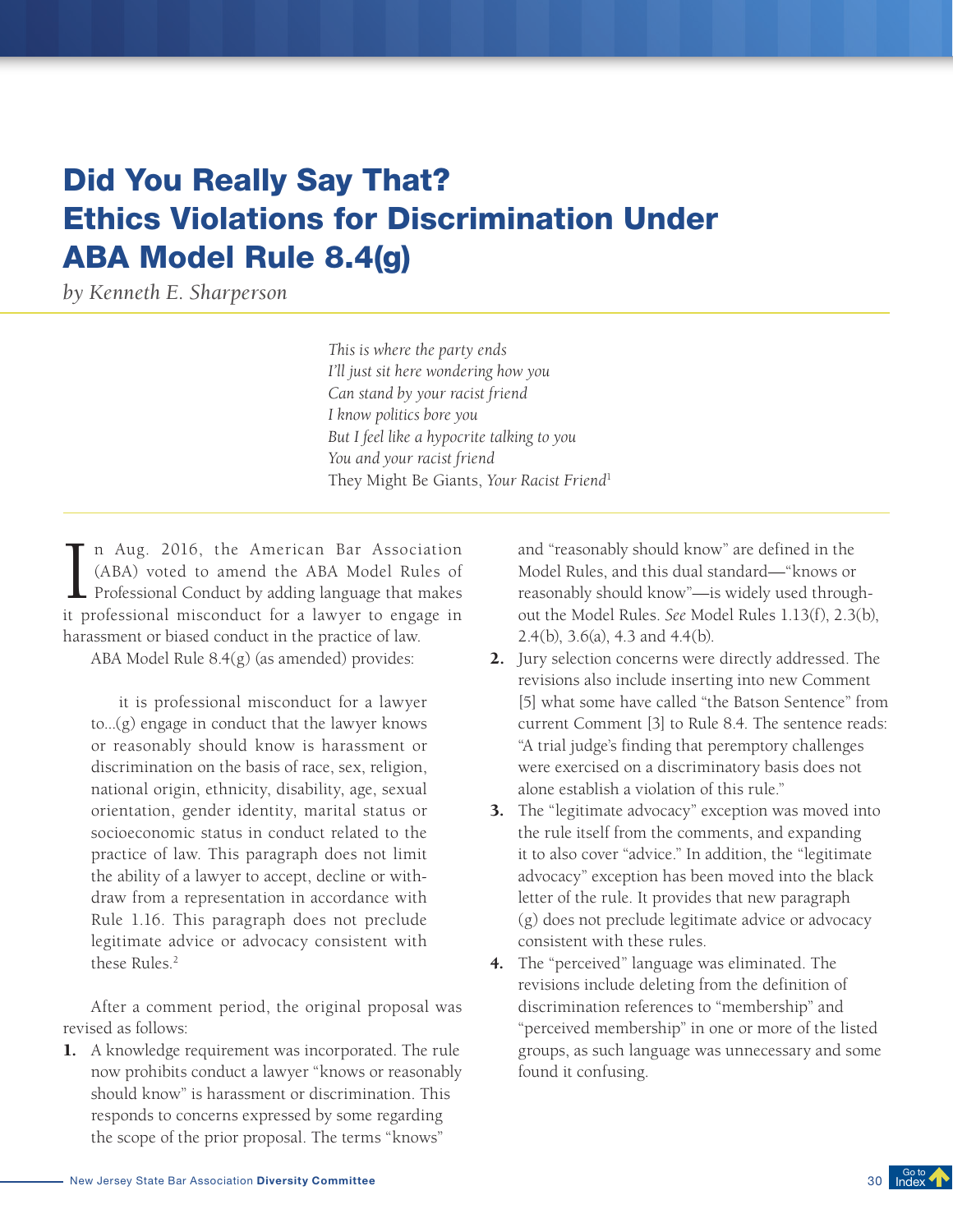New Jersey has implemented a lesser version of 8.4(g), which provides:

it is professional misconduct for a lawyer to...(g)engage, in a professional capacity, in conduct involving discrimination (except employment discrimination unless resulting in a final agency or judicial determination) because of race, color, religion, age, sex, sexual orientation, national origin, language, marital status, socioeconomic status, or handicap where the conduct is intended or likely to cause harm.

Although New Jersey recognizes that the profession will not tolerate harassment and discrimination in the practice of law,<sup>3</sup> in contrast to the ABA rule, New Jersey's rule includes an exception for employment discrimination, which dilutes the rule. For instance, a comment to New Jersey's rule expressly provides that employment discrimination is not covered by the rule unless it has resulted in an agency or judicial determination of discriminatory conduct.<sup>4</sup> The rest of the comment explains the New Jersey Supreme Court's thinking regarding this requirement:

The Supreme Court believes that existing agencies and courts are better able to deal with such matters, that the disciplinary resources required to investigate and prosecute discrimination in the employment area would be disproportionate to the benefits to the system given remedies available elsewhere, and that limiting ethics proceedings in this area to cases where there has been an adjudication represents a practical resolution of conflicting needs.

### The comment section further notes:

Except to the extent that they are closely related to the foregoing, purely private activities are not intended to be covered by this rule amendment, although they may possibly constitute a violation of some other ethical rule. Nor is employment discrimination in hiring, firing, promotion, or partnership status intended to be covered unless it has resulted in either an agency or judicial determination of discriminatory conduct.

New Jersey's rule is troubling because it fails to consider that discrimination in the employment context is harmful to the ultimate goal of diversifying the legal profession. There can be no doubt that discriminatory conduct on the part of a lawyer—whether in the employment context or in the course of representing a client—is particularly troublesome. Moreover, increasing diversity within the legal profession requires eliminating, or at least reducing, instances of actual employment discrimination. And, employment discrimination lawsuits by lawyers suing law firms are rare and lawyers suing their law firms are relatively rare. Thus, by New Jersey requiring a finding of discrimination as a condition precedent to disciplinary action, there are likely to be few disciplinary actions.5

A new rule of conduct addressing these issues could be used to encourage legal employers to reevaluate and monitor their firms' practices as part of a comprehensive attempt to eliminate bias and employment discrimination, promote equal access to justice, and increase diversity. While the threat of professional discipline will provide some limited encouragement, the more realistic objective will be for the rule to raise awareness concerning these issues, thereby encouraging voluntary compliance, including elimination of bias continuing legal education courses.

The NJSBA Diversity Committee believes ABA Model Rule 8.4(g) should be adopted by New Jersey because it makes it professional misconduct for a lawyer to harass or discriminate while engaged in "conduct related to the practice of law," including employment discrimination.<sup>6</sup> The rule responds to a real problem faced by members of the groups it aims to protect.<sup>7</sup>

*Kenneth E. Sharperson is an attorney in the New Jersey office of Weber Gallagher. His practice concentrates on the defense of national insurance carriers and corporate clients in insurance coverage disputes.*